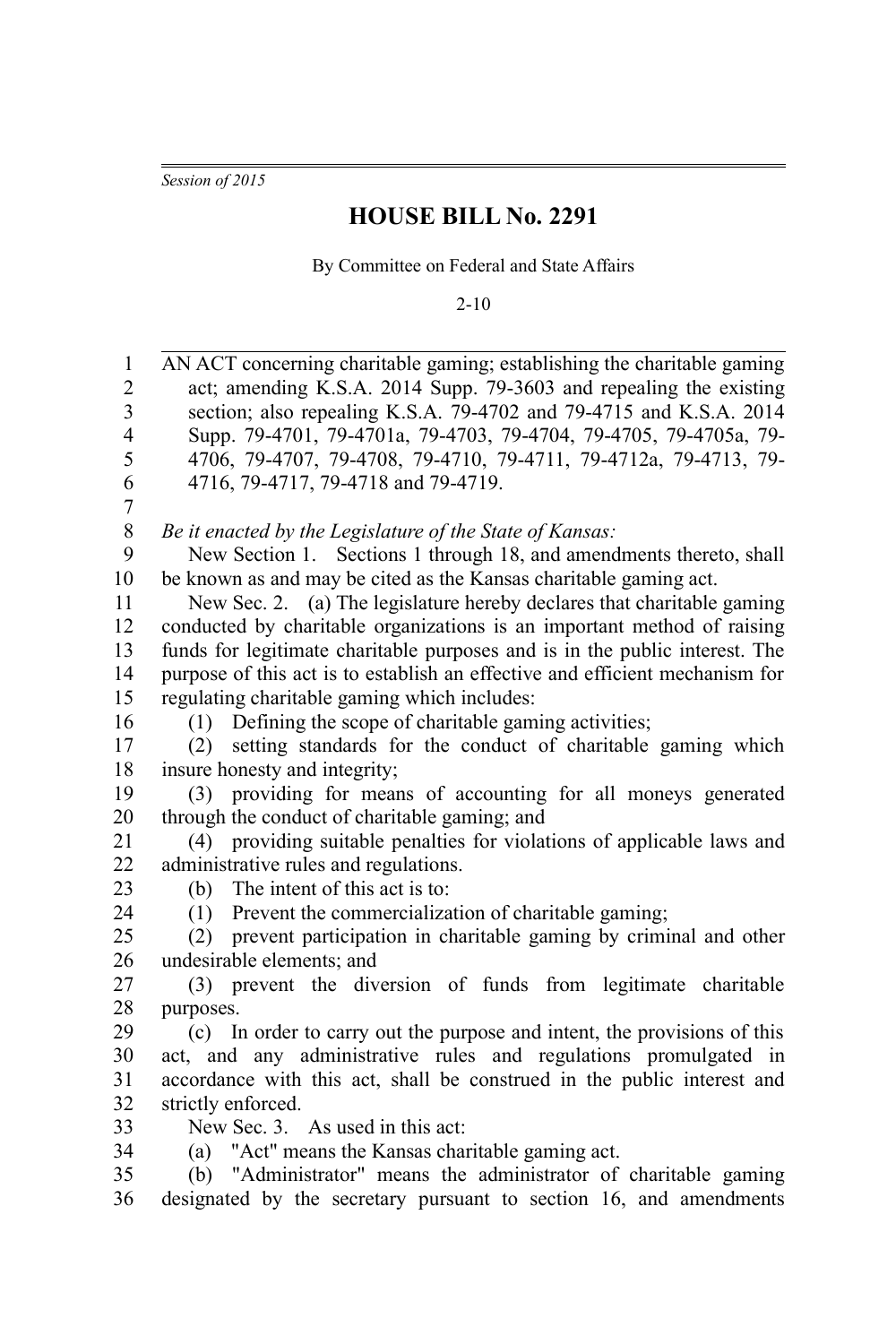thereto. 1

(c) "Bingo" or "games of bingo" means the games of call bingo and instant bingo. 2 3

(d) "Bingo face" or "face" means a piece of paper which is marked off into 25 squares arranged in five horizontal rows of five squares each and five vertical rows of five squares each, with each square being designated by a number, letter or combination of numbers and letters. Only the center square shall be designated with the word "free." No two bingo faces in the same game shall be identical. Faces shall be disposable and shall not be reused after the game in which a player has used such face. 4 5 6 7 8 9 10

(e) "Call bingo" means a game in which: (1) Each player pays a charge; (2) a prize or prizes are awarded to the winner or winners; (3) each player receives one or more cards or faces; and (4) each player covers the squares on each card or face as the operator of such game announces a number, letter or combination of numbers and letters appearing on an object selected by chance, either manually or mechanically from a receptacle in which have been placed objects bearing numbers, letters or combinations of numbers and letters corresponding to the system used for designating the squares. The winner of each game is the player or players first covering properly a predetermined and announced pattern of squares upon the card or face being used by such player or players. 11 12 13 14 15 16 17 18 19 20 21

"Call bingo" shall include any regular, special, mini and progressive game of bingo. 22 23

(f) "Charitable gaming" means bingo, including call bingo, and instant bingo and charitable raffles. 24 25

(g) "Charitable raffle" means a raffle conducted by a nonprofit religious, charitable, fraternal, educational or veterans organization. (h) "Department" means the department of revenue. 26 27

28 29

(i) "Director" means the director of taxation.

(j) "Distributor" means any person or entity that sells or distributes instant bingo tickets, bingo cards or bingo faces. 30 31

(k) "Electronic gaming device" means a device that, as a result of the insertion of a coin or other object, operates, either completely automatically or with the aid of some physical act by the player, in such a manner that, depending upon elements of chance, it may eject something of value. 32 33 34 35 36

(l) "Instant bingo" means a game: (1) In which each player pays a charge; (2) in which a prize or prizes are awarded to the winner or winners; (3) in which each player receives one or more disposable pull-tab or break-open tickets which accord a player an opportunity to win something of value by opening or detaching the paper covering from the back of the ticket to reveal a set of numbers, letters, symbols or configurations, or any combination thereof; (4) which is conducted by a 37 38 39 40 41 42 43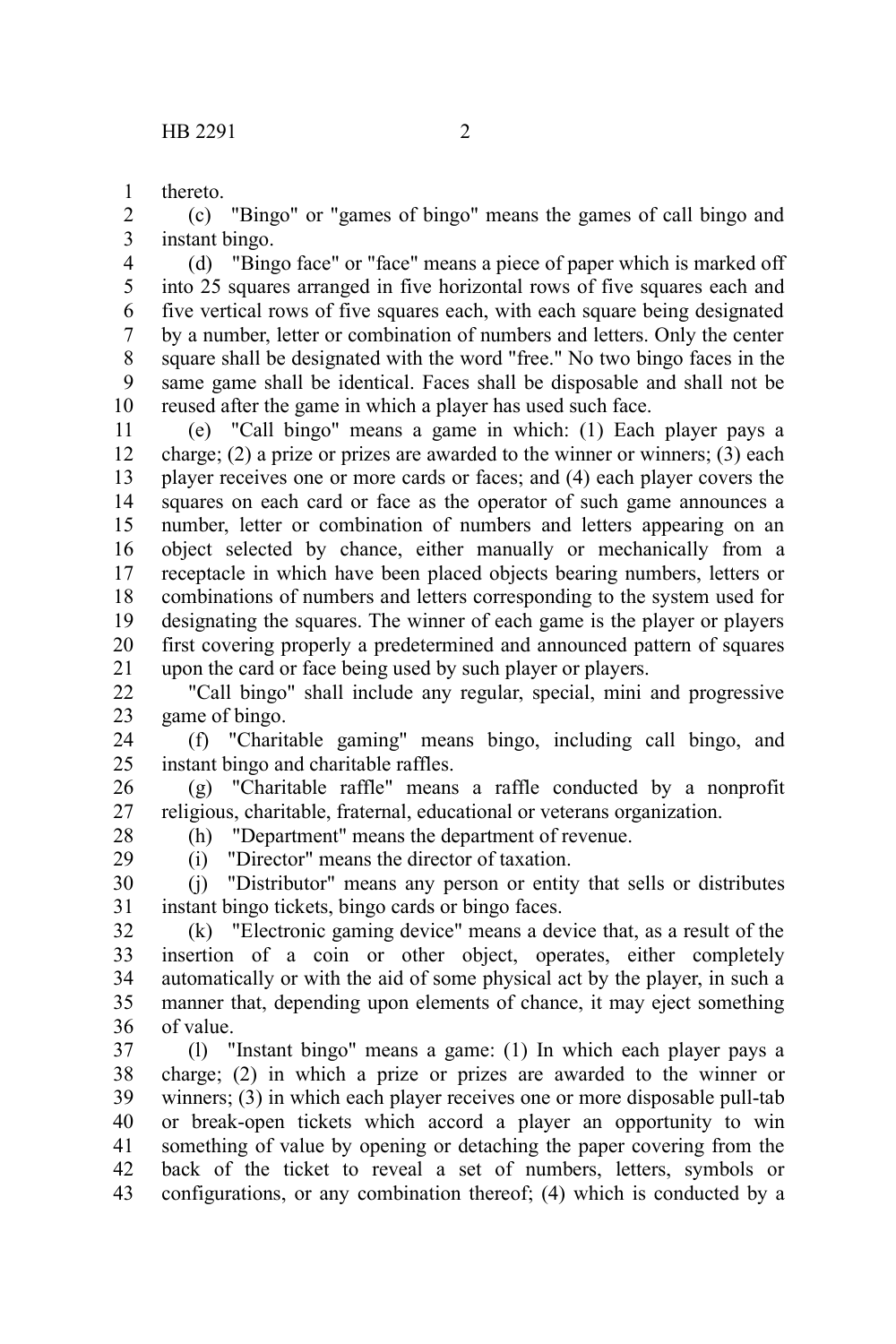licensee under this act; (5) the conduct of which must be in the presence of 1

2

the players; and (6) which does not utilize any dice, normal playing cards, instant ticket with a removable latex covering or slot machines. 3

Winners of instant bingo shall be determined either: (1) By a combination of letters, numbers or symbols determined and posted prior to the sale of instant bingo tickets; (2) by matching a letter, number or symbol under a tab of an instant bingo ticket with the winning letter, number or symbol in a designated call game of bingo during the same session; or (3) by matching a letter, number or symbol under a tab of an instant bingo ticket with one or more letters, numbers or symbols announced in, or as a continuation of, a designated call game of bingo during the same session. 4 5 6 7 8 9 10 11 12

"Instant bingo" shall not include any game utilizing electronically generated or computer-generated tickets. 13 14

(m) "Lessor" means the owner, co-owner, lessor or sublessor of premises upon which a licensee is permitted to manage, operate or conduct games of bingo. 15 16 17

(n) "Licensee" means any nonprofit organization holding a license to manage, operate or conduct games of bingo or charitable raffles pursuant to sections 1 through 17, and amendments thereto. 18 19 20

(o) "Mini bingo" means a game of call bingo in which the prizes awarded are not less than 50% of the gross receipts derived from the sale of cards or faces for participation in the game. 21 22 23

(p) "Net proceeds" means the gross receipts received by the licensee from charges imposed on players for participation in games of bingo or raffles and any admission fees or charges less amounts actually paid as prizes in games of bingo or raffles and any tax payable by the licensee. 24 25 26 27

(q) "Nonprofit religious organization" means any organization, church, body of communicants, or group, gathered in common membership for mutual support and edification in piety, worship, and religious observances, or a society of individuals united for religious purposes at a definite place and of which no part of the net earnings inures to the benefit of any private shareholder or individual member of such organization, and which religious organization maintains an established place of worship within this state and has a regular schedule of services or meetings at least on a weekly basis and has been determined by the administrator to be organized and created as a bona fide religious organization and which has been exempted from the payment of federal income taxes as provided by section  $501(c)(3)$  or section  $501(d)$  of the federal internal revenue code of 1986, as amended, or determined to be organized and operated as a bona fide nonprofit religious organization by the administrator. 28 29 30 31 32 33 34 35 36 37 38 39 40 41 42

43

(r) "Nonprofit charitable organization" means any organization which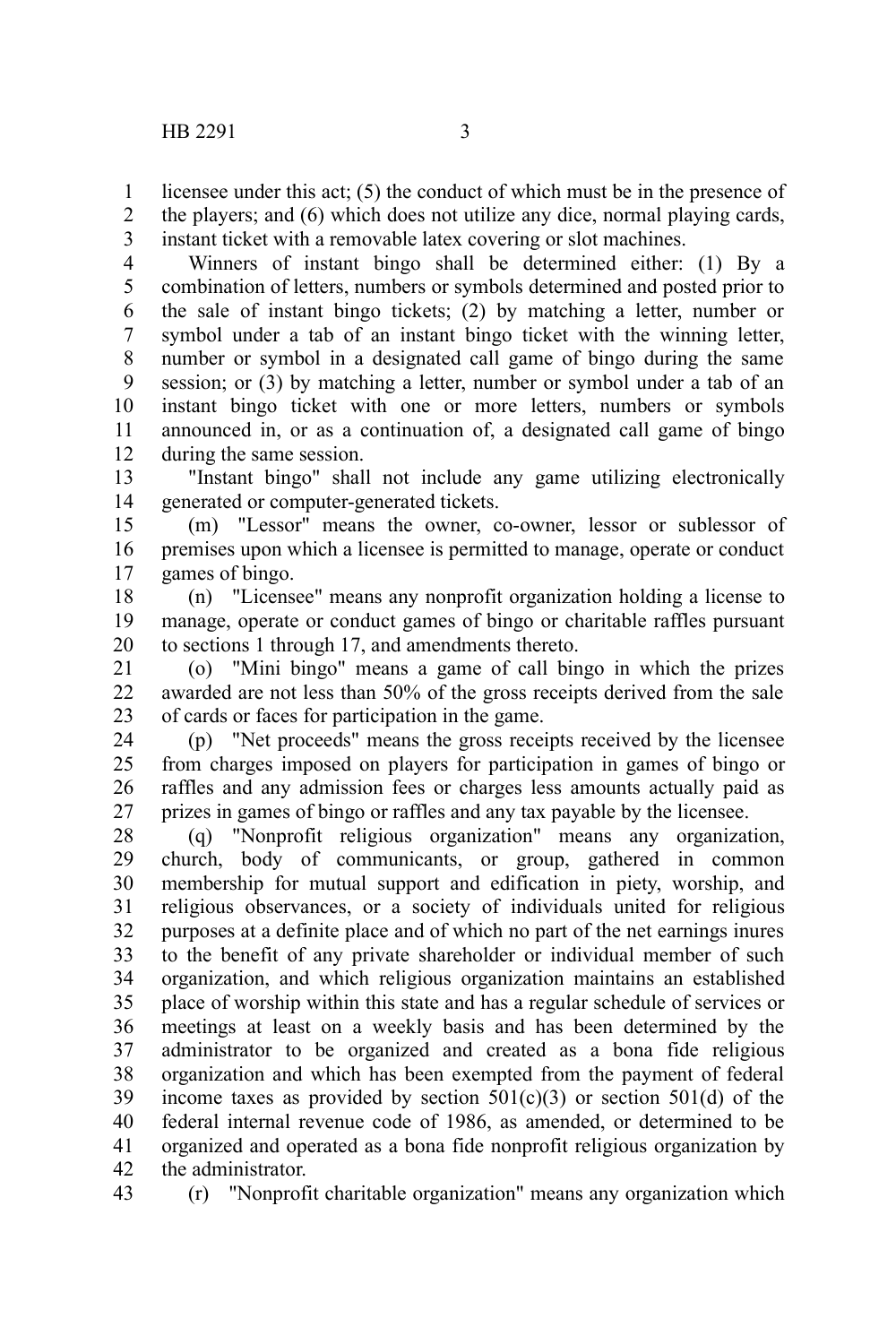is organized and operated for: 1

(1) The relief of poverty, distress, or other condition of public concern within this state; 2 3

(2) for financially supporting the activities of a charitable organization as defined in paragraph (1); or 4 5

(3) for conferring direct benefits on the community at large; and of which no part of the net earnings inures to the benefit of any private shareholder or individual member of such organization and has been determined by the administrator to be organized and operated as a bona fide charitable organization and which has been exempted from the payment of federal income taxes as provided by sections  $501(c)(3)$ ,  $501(c)$  $(4)$ ,  $501(c)(5)$ ,  $501(c)(6)$  and  $501(c)(7)$  of the federal internal revenue code of 1986, as amended, or determined to be organized and operated as a bona fide nonprofit charitable organization by the administrator. 6 7 8 9 10 11 12 13 14

(s) "Nonprofit fraternal organization" means any organization within this state which exists for the common benefit, brotherhood, or other interests of its members and is authorized by its written constitution, charter, articles of incorporation or bylaws to engage in a fraternal, civic or service purpose within this state and has been determined by the administrator to be organized and operated as a bona fide fraternal organization and which has been exempted from the payment of federal income taxes as provided by section  $501(c)(8)$  or section  $501(c)(10)$  of the federal internal revenue code of 1986, as amended, or determined to be organized and operated as a bona fide nonprofit fraternal organization by the administrator. 15 16 17 18 19 20 21 22 23 24 25

(t) "Nonprofit educational organization" means any public or private elementary or secondary school or institution of higher education which has been determined by the administrator to be organized and operated as a bona fide educational organization and which has been exempted from the payment of federal income taxes as provided by section  $501(c)(3)$  of the federal internal revenue code of 1986, as amended, or determined to be organized and operated as a bona fide nonprofit educational organization by the administrator. 26 27 28 29 30 31 32 33

(u) "Nonprofit veterans' organization" means any organization within this state or any branch, lodge, or chapter of a national or state organization within this state, the membership of which consists exclusively of individuals who qualify for membership because they were or are members of the armed services or forces of the United States, or an auxiliary unit or society of such a nonprofit veterans' organization the membership of which consists exclusively of individuals who were or are members of the armed services or forces of the United States, or are cadets, or are spouses, widows or widowers of individuals who were or are members of the armed services or forces of the United States, and of 34 35 36 37 38 39 40 41 42 43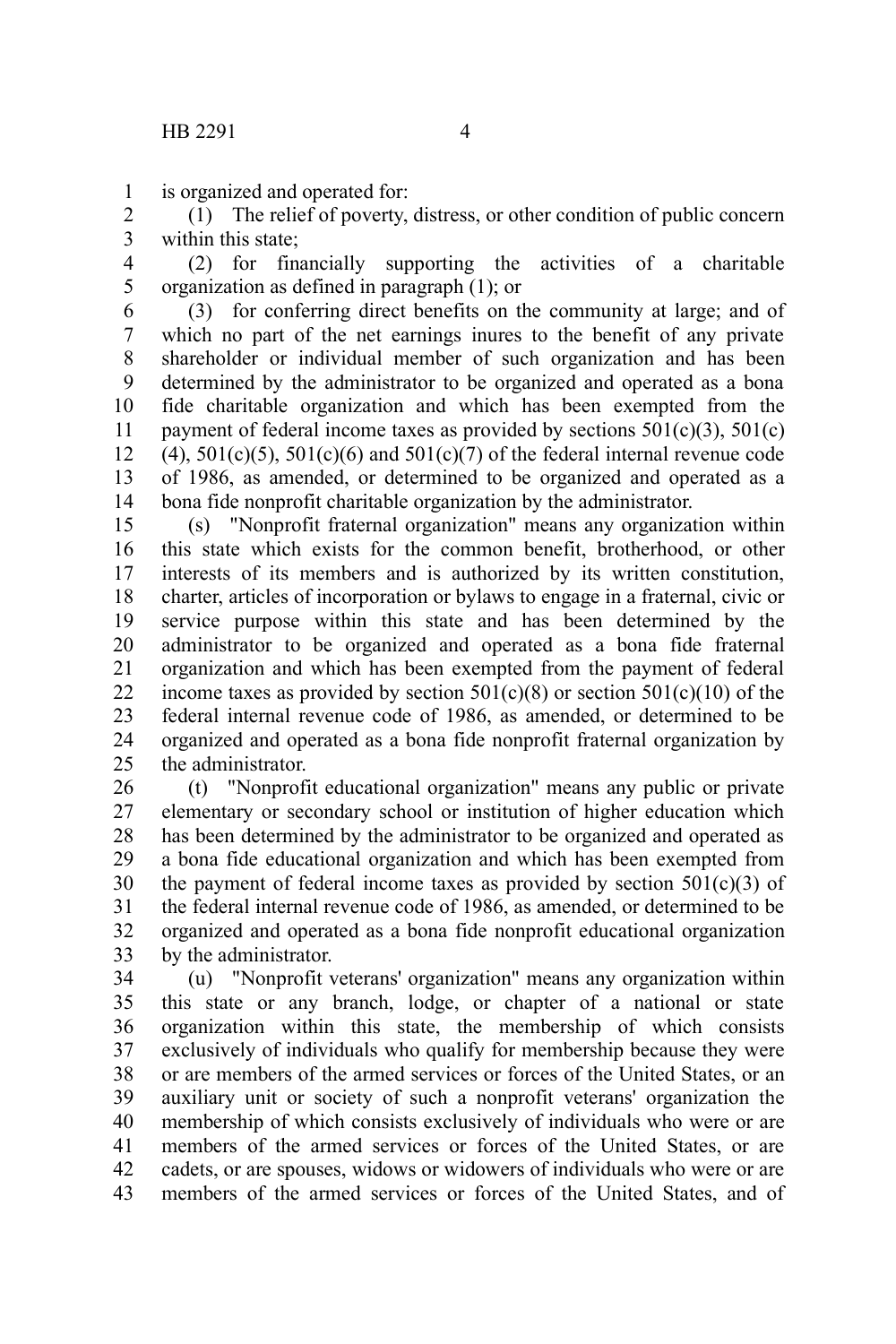which no part of the net earnings inures to the benefit of any private shareholder or individual member of such organization, and has been determined by the administrator to be organized and operated as a bona fide veterans' organization and which has been exempted from the payment of federal income taxes as provided by section  $501(c)(4)$  or  $501(c)(19)$  of the federal internal revenue code of 1986, as amended, or determined to be organized and operated as a bona fide nonprofit veterans' organization by the administrator. 1 2 3 4 5 6 7 8

(v) "Person" means any natural person, corporation, partnership, trust or association. 9 10

(w) "Premises" means any room, hall, building, enclosure or outdoor area used for the management, operation or conduct of a game of bingo by a licensee. 11 12 13

(x) "Progressive bingo" means a game of call bingo in which either the established prize amount or number of bingo balls or objects called, or both, may be increased from one session to the next scheduled session if no player completes the required pattern within the specified number of bingo balls or objects drawn. The player's opportunity to win shall increase as the prize amount increases. 14 15 16 17 18 19

(y) "Raffle" means a game of chance in which each participant buys a ticket or tickets from a nonprofit organization with each ticket providing an equal chance to win a prize and the winner being determined by a random drawing. 20 21 22 23

(z) "Reusable bingo card" means a reusable card which is marked off into 25 squares arranged in five horizontal rows of five squares each and five vertical rows of five squares each, with each square being designated by a number, letter or combination of numbers and letters. Only the center square shall be designated with the word "free." No two cards in the same game shall be identical. 24 25 26 27 28 29

(aa) "Secretary" means the secretary of revenue or the secretary's designee. 30 31

(bb) "Session" means a day on which a licensee conducts games of bingo. 32 33

New Sec. 4. (a) The power to regulate, license and tax the management, operation and conduct of and participation in games of bingo and raffles is hereby vested exclusively in the state. 34 35 36

(b) The winner of any raffle shall be verified by a person who is not a member of or employed by the nonprofit religious, charitable, fraternal, educational or veterans' organization. 37 38 39

(c) The raffle of a motor vehicle shall be deemed an isolated or occasional sale of such motor vehicle to the raffle winner and subject to retailer's sales tax pursuant to K.S.A. 79-3603(o), and amendments thereto. New Sec. 5. (a) Any bona fide nonprofit religious, charitable, 40 41 42 43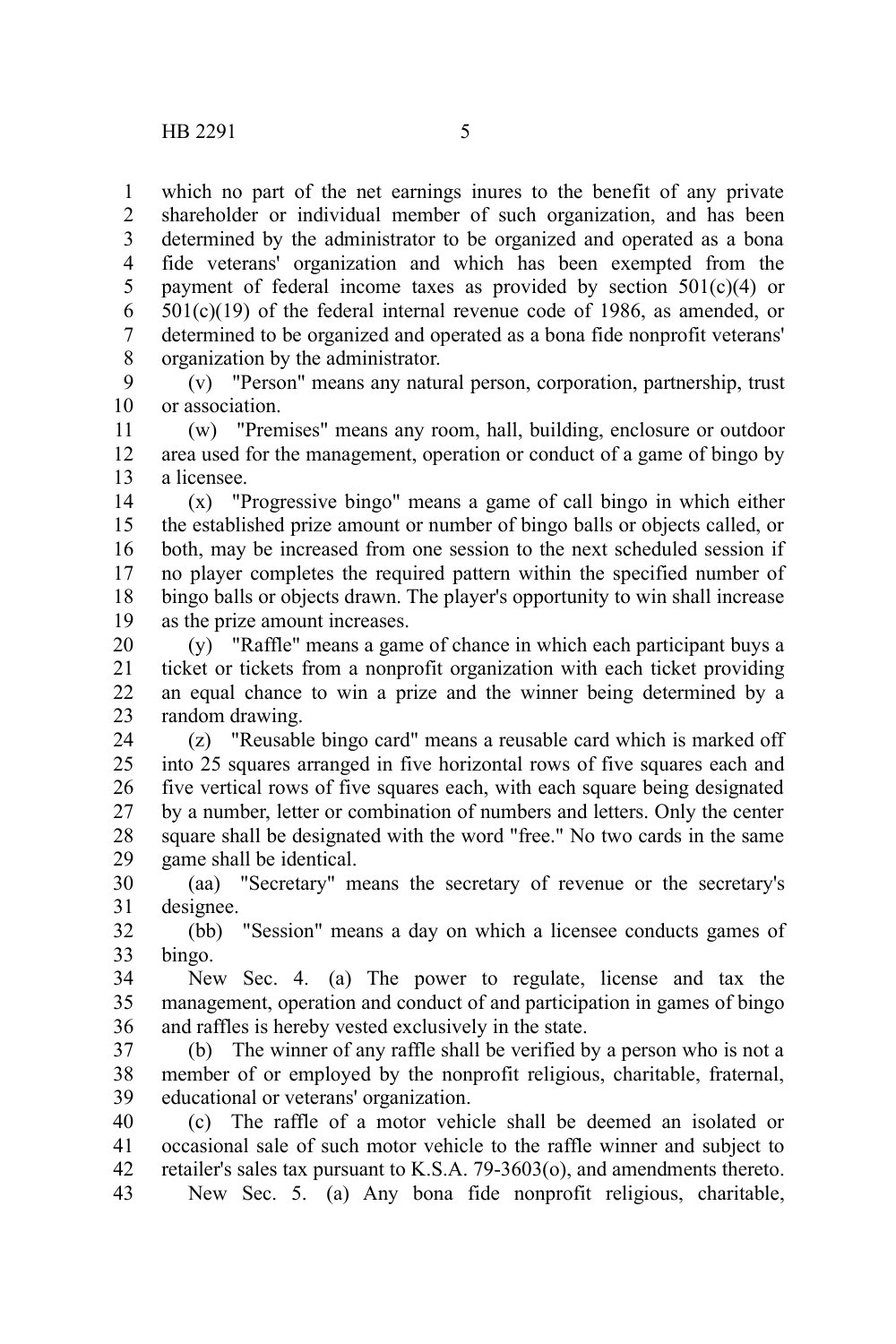fraternal, educational or veterans' organization desiring to manage, operate or conduct games of bingo or raffles within the state of Kansas may make application for a license therefor in the manner provided under this section. Application for licenses required under the provisions of this act shall be made to the administrator upon forms prescribed by the administrator. The application shall contain: 1 2 3 4 5 6

7

(1) The name and address of the organization;

(2) the particular place or location or multiple locations or premises for which a license is desired; 8 9

(3) a sworn statement verifying that such organization is a bona fide nonprofit religious, charitable, fraternal, educational or veterans' organization authorized to operate within the state of Kansas signed by the presiding officer and secretary of the organization; and 10 11 12 13

14

(4) such other information as may be required by the administrator.

(b) An application for a license required under the provisions of this act shall be accompanied by a fee of \$25. Any raffle licensee shall be exempt from such fee if the gross receipts from all raffles conducted by such licensee in any calendar year do not exceed \$2,500. 15 16 17 18

(c) No charitable gaming licensee shall use an electronic gaming device to sell raffle tickets or to conduct raffles. No raffle licensee shall contract with a professional raffle or lottery vendor to manage, operate or conduct any raffle. 19 20 21 22

(d) All licenses issued under the provisions of this act shall be issued in the name of the organization licensed. 23 24

(e) No bingo license or raffle license shall be issued to any bona fide nonprofit religious, charitable, fraternal, educational or veterans' organization if any of its officers, directors or officials or persons employed on the premises: 25 26 27 28

(1) Have been convicted of, have pleaded guilty to or pleaded nolo contendere to a violation of gambling laws of any state or the gambling laws of the United States, or shall have forfeited bond to appear in court to answer charges for any such violation, or have been convicted or pleaded guilty or pleaded nolo contendere to the violation of any law of this or any other state which is classified as a felony under the laws of such state; or 29 30 31 32 33 34

(2) at the time of application for renewal of a bingo license or raffle license issued hereunder would not be eligible for such license upon a first application. 35 36 37

(f) Each bingo license, raffle license and bingo certificate issued shall expire at midnight on June 30 following its date of issuance. 38 39

(g) A bingo licensee may hold only one license. Any licensee may operate or conduct games of bingo at locations that are specified in the license. However, any licensee may operate or conduct games of bingo at locations other than that specified in the license upon approval of the 40 41 42 43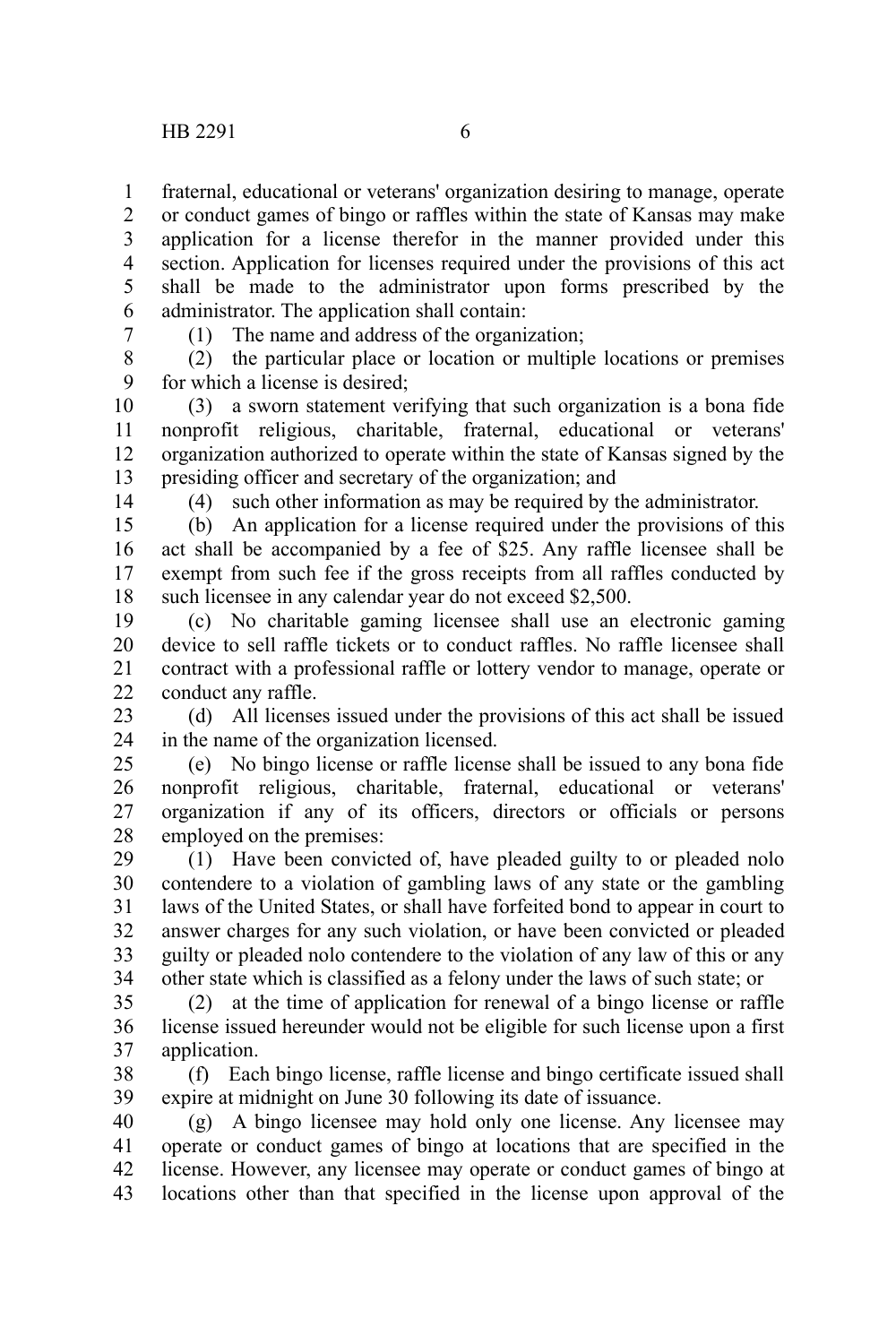administrator. If any licensee does operate or conduct games of bingo under this provision at a location other than that specified in the license, such licensee shall submit a written notification to the administrator, three days prior to operating or conducting bingo at such other location. No organization shall be issued a license to operate or conduct games of bingo at any location outside the county or an adjoining county within which such organization is located as reported in its application for licensure pursuant to subsection (a). Licenses issued under the provisions of this act shall not be transferred or assignable. If any organization licensed to play bingo changes any of its officers, directors or officials during the term of its bingo license, such organization shall report the names and addresses of such individuals to the administrator immediately with the sworn statement of each such individual as required by this section on forms prescribed by the administrator. No organization which denies its membership to persons for the reason of their race, color or physical handicap, shall be granted or allowed to retain a license issued under the authority of this act. Except for nonprofit adult care homes licensed under the laws of the state of Kansas, no license shall be issued to any organization under the provisions of this act which has not been in existence continuously within the state of Kansas for a period of 18 months immediately preceding the date of making application for a license. The licensee shall display the license in a prominent place in the vicinity of the area where it is to conduct bingo. 1 2 3 4 5 6 7 8 9 10 11 12 13 14 15 16 17 18 19 20 21 22 23

(h) No lessor of premises used for the management, operation or conduct of any games of bingo shall permit the management, operation or conduct of bingo games on such premises unless such lessor has been issued a registration certificate by the administrator. Application for registration shall be accompanied by a fee of \$100. Such application shall be made upon forms prescribed by the administrator and shall be submitted to the administrator. The application shall contain: 24 25 26 27 28 29 30

(1) The name or names of the lessor of the premises which will be used for the management, operation or conduct of any games of bingo including, in the case of a corporation, partnership, association, trust or other entity, the names of all individuals having more than a 10% ownership interest, either directly or indirectly in such entity; 31 32 33 34 35

36

(2) the address of such premises;

(3) the name or names of any and all organizations which will manage, operate or conduct any games of bingo on such premises during the period for which the registration certificate is valid; and 37 38 39

40

(4) such other information as may be required by the administrator.

(i) Each registration certificate, or renewal thereof, issued under the provisions of subsection (f) shall expire at midnight on June 30 following its date of issuance. The certificate of registration shall be valid for only 41 42 43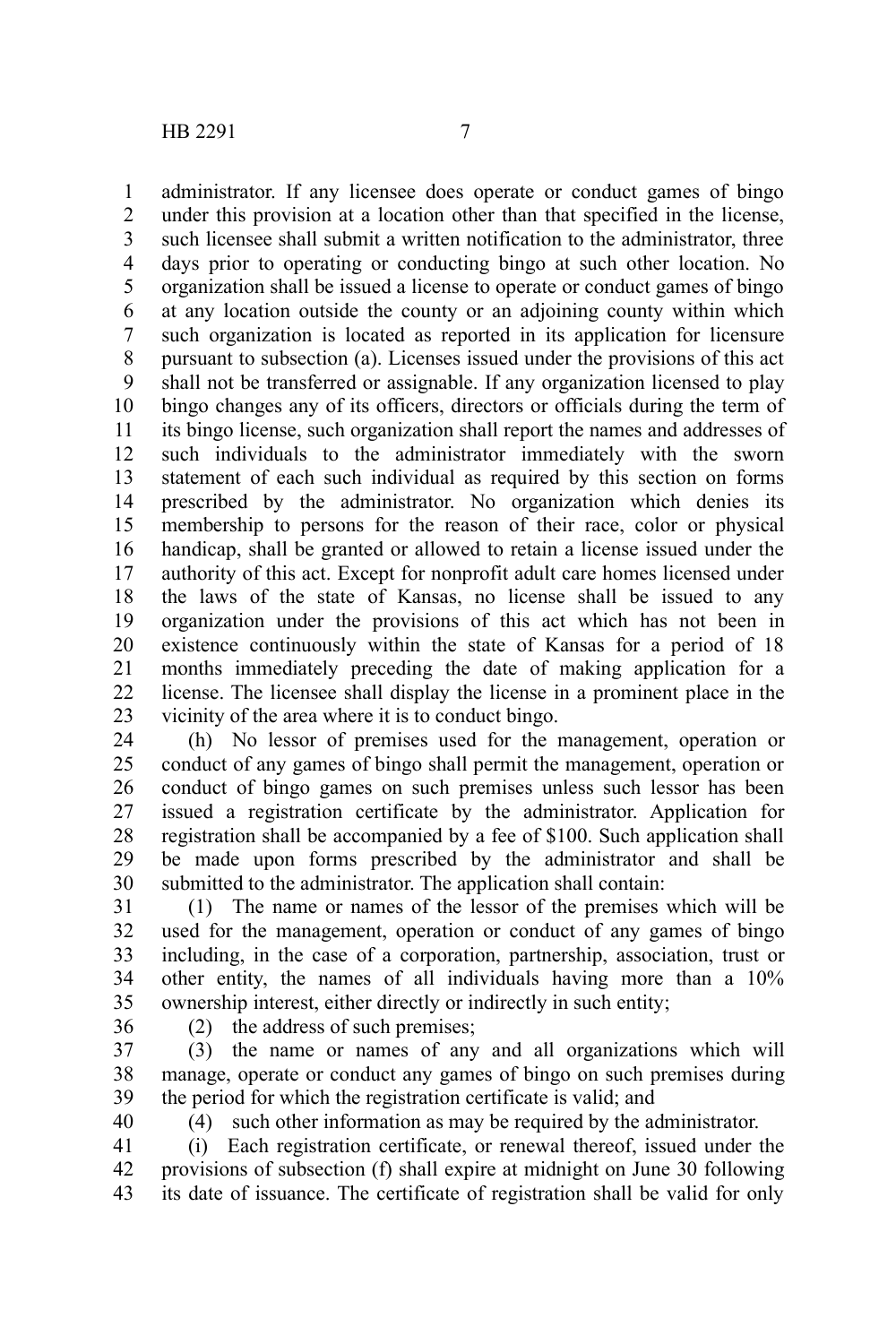one premises and shall be displayed in a prominent place in the registered premises. 1 2

(j) No registration certificate issued under provisions of subsection (f) shall be issued for any premises if any individual who is connected in any way, directly or indirectly, with the owner or lessor of the premises, within five years prior to registration, has been convicted of or pleaded guilty or nolo contendere to any felony or illegal gambling activity or purchased a tax stamp for wagering or gambling activity. 3 4 5 6 7 8

New Sec. 6. For the purpose of providing revenue which may be used by the state and for the privilege of operating or conducting games of bingo under the authority of this act: 9 10 11

(a) There is hereby levied and there shall be collected and paid by each licensee a tax at the rate of 3% upon the gross receipts received by the licensee from charges for participation in call bingo games using reusable bingo cards and any admission fees or charges. The tax imposed by this section shall be in addition to the license fee imposed under K.S.A. 79-4703, and amendments thereto. 12 13 14 15 16 17

(b) There is hereby levied and there shall be collected and paid by each distributor a tax at a rate of \$0.002 upon each bingo face sold or distributed by the distributor to each licensee conducting call bingo games within the state of Kansas. The distributor shall include the tax due under this subsection in the sales price of each bingo face paid by the licensee and such tax shall be itemized separately on the invoice provided to the licensee. 18 19 20 21 22 23 24

(c) There is hereby levied and there shall be collected and paid by each distributor a tax at a rate of 1% upon the total of the printed retail sales price of all tickets in each box of instant bingo tickets sold or distributed by the distributor to each licensee conducting instant bingo games within the state of Kansas. The distributor shall include the tax due under this subsection in the sales price of each box paid by the licensee and such tax shall be itemized separately on the invoice provided to the licensee. 25 26 27 28 29 30 31 32

(d) If a distributor does not receive payment in full from a licensed organization within 60 days of the delivery of call bingo and instant bingo supplies, the supplier shall notify the department of charitable gaming in writing of the delinquency. Upon receipt of the notice of delinquency, the department of charitable gaming may revoke or suspend the license. 33 34 35 36 37

(e) There is hereby levied and there shall be collected and paid by each licensee an enforcement tax at the rate of 1% upon the gross receipts exceeding \$2,500 in any calendar year received by the licensee for raffles. 38 39 40

(f) Whenever, in the judgment of the administrator, it is necessary, in order to secure the collection of the tax due under subsection (b), the administrator shall require any distributor subject to such tax to file a bond 41 42 43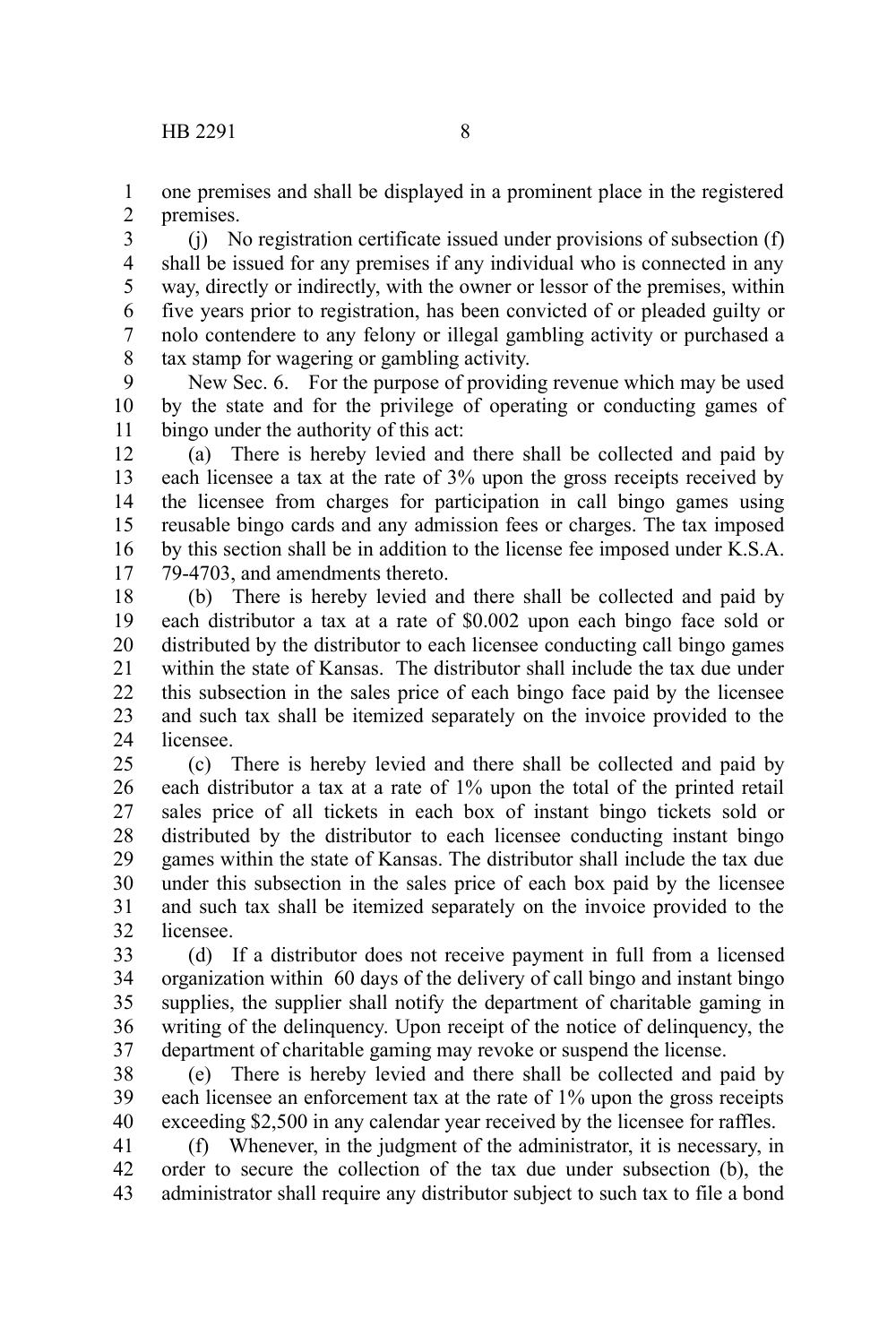with the director under conditions established by and in such form and amount as prescribed by rules and regulations adopted by the secretary. 1  $\mathcal{L}$ 

New Sec. 7. (a) On dates prescribed by the administrator, every licensee conducting bingo shall make a return to the administrator upon forms prescribed by the administrator. Such form shall contain: 3 4 5

6

(1) The name and address of the licensee;

(2) the amount of the gross receipts received from charges for participation in games using bingo cards during the preceding reporting period; 7 8 9

(3) the number of bingo faces and the name of the distributor from whom such faces were purchased or otherwise obtained during the preceding reporting period; 10 11 12

(4) the amount of the gross receipts received from charges for admission to the premises for participation in games of bingo during the preceding reporting period; 13 14 15

(5) the number of each denomination of instant bingo tickets sold during the preceding reporting period; and 16 17 18

(6) such other information as the administrator may deem necessary.

(b) On dates prescribed by the administrator, every licensee conducting raffles shall return to the administrator upon forms prescribed by the administrator. Such form shall contain: 19 20 21

 $22$ 

(1) The name and address of the licensee;

(2) the amount of gross receipts received from raffles conducted by the licensee; and 23 24 25

(3) any other information deemed necessary by the administrator.

(c) At the time of making such return, licensees conducting raffles shall remit to the administrator the amount of the tax due under section 6, and amendments thereto. The administrator may extend the time for the payment of such taxes for a period of not exceeding 60 days under rules and regulations adopted pursuant to this act. 26 27 28 29 30

(d) On dates prescribed by the administrator, every distributor shall make a return to the administrator upon forms prescribed by the administrator. Such form shall state: 31 32 33

(1) The number of instant bingo tickets sold or distributed to each licensee; 34 35

36

(2) the amount of the retail sales price of such tickets; (3) the number of bingo cards sold or distributed to each licensee;

37 38

(4) the number of bingo faces sold or distributed to each licensee; and

(5) such other information as the administrator may deem necessary. 39

At the time of making such return, the distributor shall remit to the administrator an amount equal to 98% of the tax due under section 6(b), and amendments thereto. 40 41 42

(e) If any licensee or distributor fails to make a return or remit any 43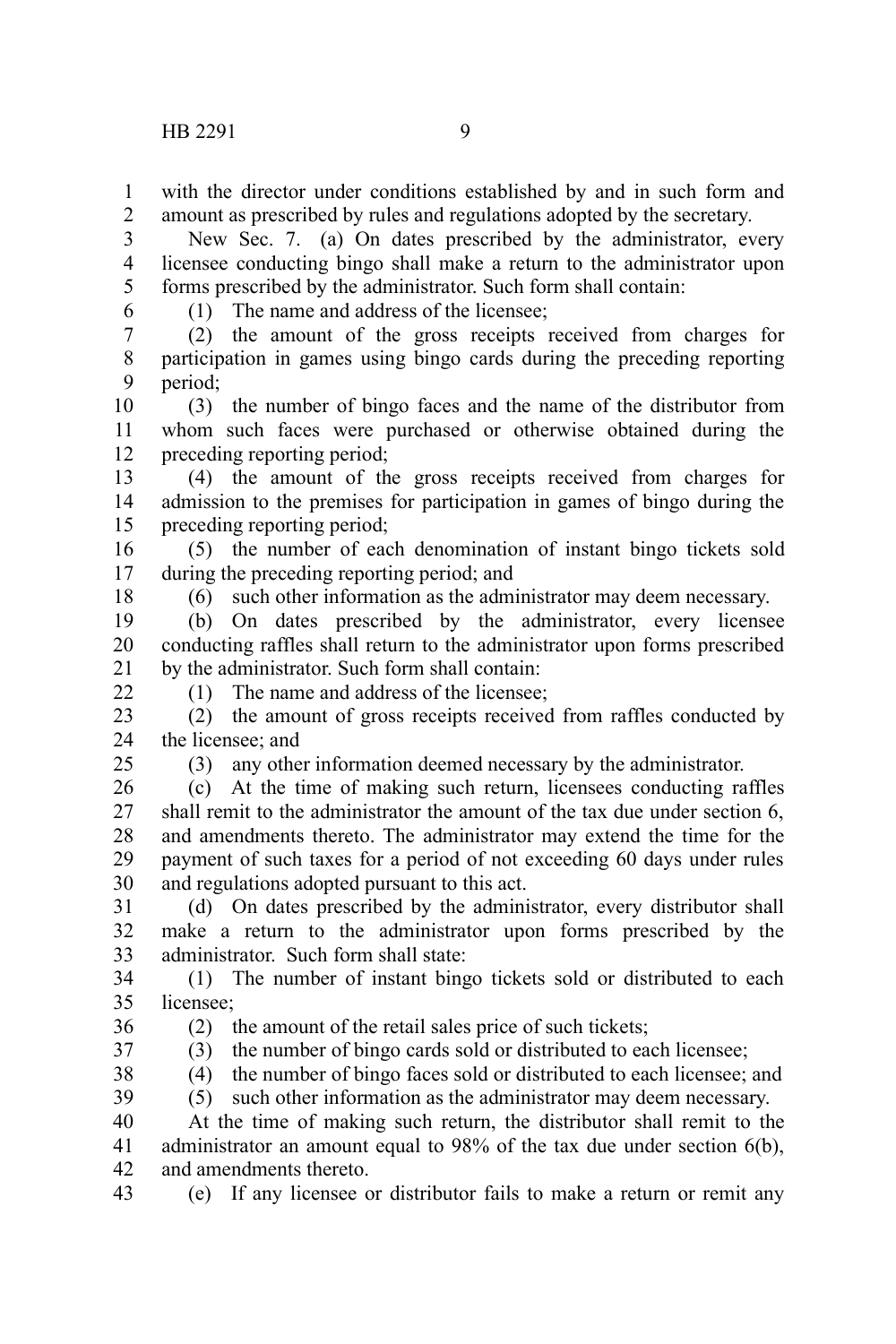tax, when required to do so by the provisions of this act, except in the case of an extension of time granted by the administrator, there shall be added to the tax determined to be due a penalty of 25% of the amount of such tax, together with interest at the rate per month prescribed by K.S.A. 79- 2968(a), and amendments thereto, from the date the tax was due until paid. 1 2 3 4 5

(f) If any tax determined and assessed by the administrator is not remitted due to fraud with intent to evade the tax imposed by this act, there shall be added thereto a penalty of 50% of the amount of such tax, together with interest at the rate per month prescribed by K.S.A. 79-2968(a), and amendments thereto, from the date the tax was due until paid. 6 7 8 9 10

(g) Whenever, in the judgment of the administrator, the failure of any licensee or distributor to comply with the provisions of subsection (a), (b), (c), (d) or (e) was due to reasonable cause, the administrator, in the administrator's discretion, may waive or reduce any of the penalties or interest imposed by this section, upon making a record of the reason therefor. 11 12 13 14 15 16

(h) The penalties imposed under this section shall be in addition to all other penalties imposed by law. 17 18

New Sec. 8. (a) For the purpose of ascertaining the correctness of any return or for the purpose of determining the receipts and remittances of any licensee or distributor, the administrator may examine any books, papers, records or memoranda, bearing upon the matters required to be included in the records of the licensee or distributor. The administrator may require the attendance of the licensee or distributor in the county where the licensee or distributor resides, or where the location of the registered premises for bingo games or raffles are located, or of any person having knowledge relating to such records, and may take testimony and require proof of such person or persons. 19 20 21 22 23 24 25 26 27 28

(b) The administrator may issue subpoenas to compel access to or for the production of such books, papers, records or memoranda in the custody of or to which the licensee or distributor has access, or to compel the appearance of such persons. The administrator may issue interrogatories to any such person to the same extent and subject to the same limitations as would apply if the subpoena or interrogatories were issued or served in aid of a civil action in the district court. The administrator may administer oaths and take depositions to the same extent and subject to the same limitations as would apply if the deposition was in aid of a civil action in the district court. In case of the refusal of any person to comply with any subpoena or interrogatory or to testify to any matter regarding which such person lawfully may be questioned, the district court of any county, upon application of the administrator, may order such person to comply with such subpoena or interrogatory or to testify. Failure to obey the court's order may be punished by the court as contempt. Subpoenas or 29 30 31 32 33 34 35 36 37 38 39 40 41 42 43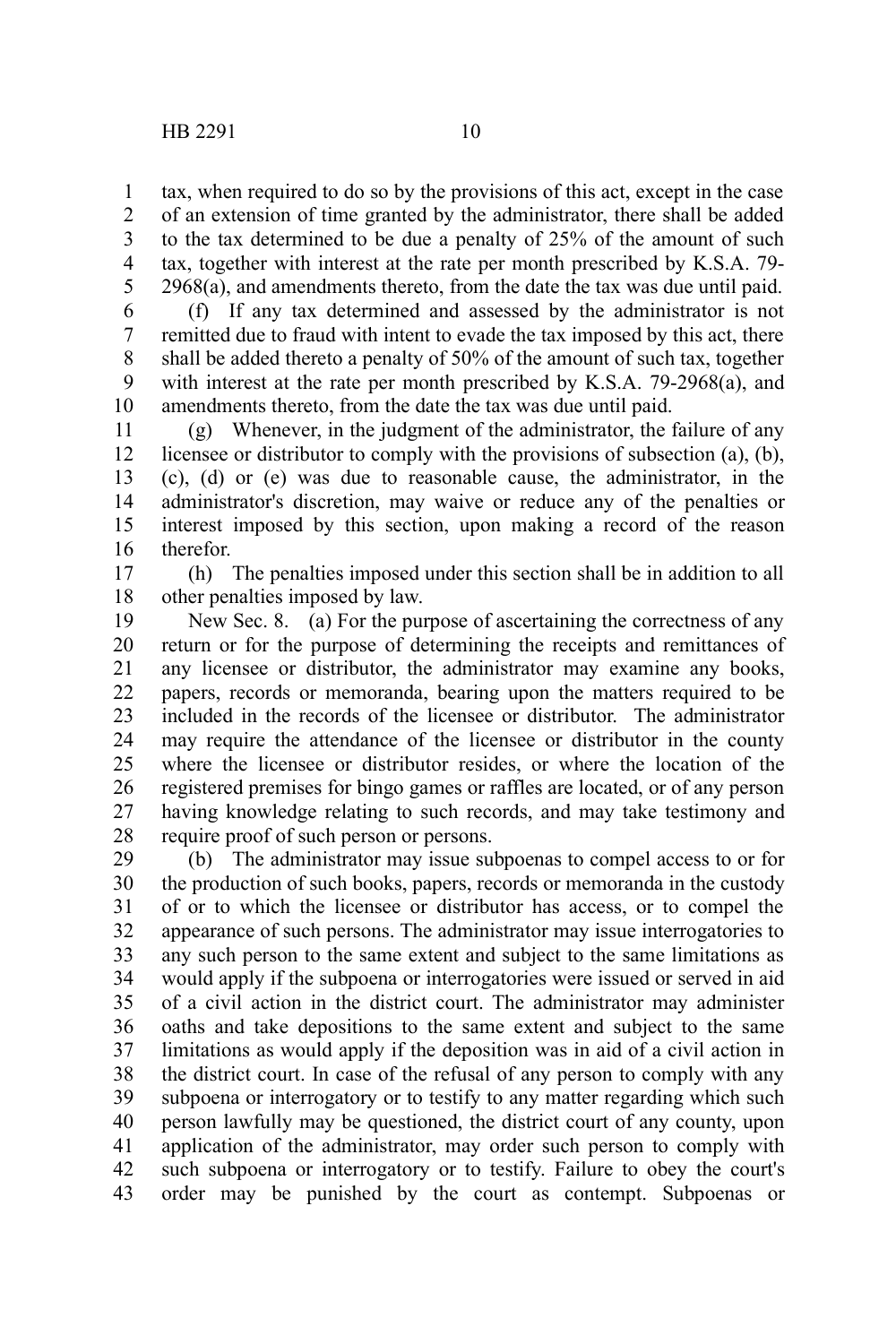interrogatories issued under the provisions of this section may be served 1

upon individuals and corporations in the manner provided in K.S.A. 60- 304, and amendments thereto, for the service of process by any officer authorized to serve subpoenas in civil actions or by the administrator. 2 3 4

New Sec. 9. Games of bingo shall be managed, operated and conducted in accordance with the Kansas charitable gaming act and rules and regulations adopted pursuant thereto and the following restrictions: 5 6 7

(a) The entire gross receipts received by any licensee from the operation or conduct of games of bingo, except that portion utilized for the payment of the cost of prizes and license fees and taxes on games of bingo imposed under the provisions of this act, shall be used exclusively for the lawful purposes of the licensee permitted to conduct that game. 8 9 10 11 12

(b) Games of bingo shall be managed, conducted or operated by a bona fide member or spouse of a bona fide member of the licensee or parent organization, an auxiliary unit or society or a beneficiary organization of such licensee or of the beneficiary organization. During each session of bingo there must be at least one member of the licensee organization on duty and assisting with the game. Such member must be listed with the office of charitable gaming. 13 14 15 16 17 18 19

(c) No person may participate in the management, conduct or operation of bingo games or raffles by a licensee if such person, within five years prior to such participation, has been convicted of or pleaded guilty or nolo contendere to any felony or illegal gambling activity or purchased a tax stamp for wagering or gambling activity. 20 21 22 23 24

(d) No person may receive any remuneration or profit for participating in the management, conduct or operation of any game of bingo or any raffle managed, conducted or operated by a licensee. Any employee of the licensee, however, may assist in the conduct of any charitable gaming event. 25 26 27 28 29

(e) (1) The aggregate value of all prizes including the retail value of all merchandise awarded or offered by a licensee in a single session to winners of games of call bingo shall not exceed \$1,200. The administrator shall increase the call bingo cap on July 1 of each year to reflect changes in the consumer price index for all urban consumers as published by the United States department of labor for the preceding calendar year. The value of a prize awarded in a progressive or mini bingo game shall not be included when determining the limit imposed by this subsection. Any monetary prize of \$1,199 or more awarded in games of bingo shall be paid by a check drawn on the bingo trust bank account of the licensee. Any monetary prize awarded in games of bingo shall be paid by a check on the bingo trust bank account of the licensee upon the request of the winner of such award. 30 31 32 33 34 35 36 37 38 39 40 41 42

43

(2) Charitable raffle licensees shall report to the department the name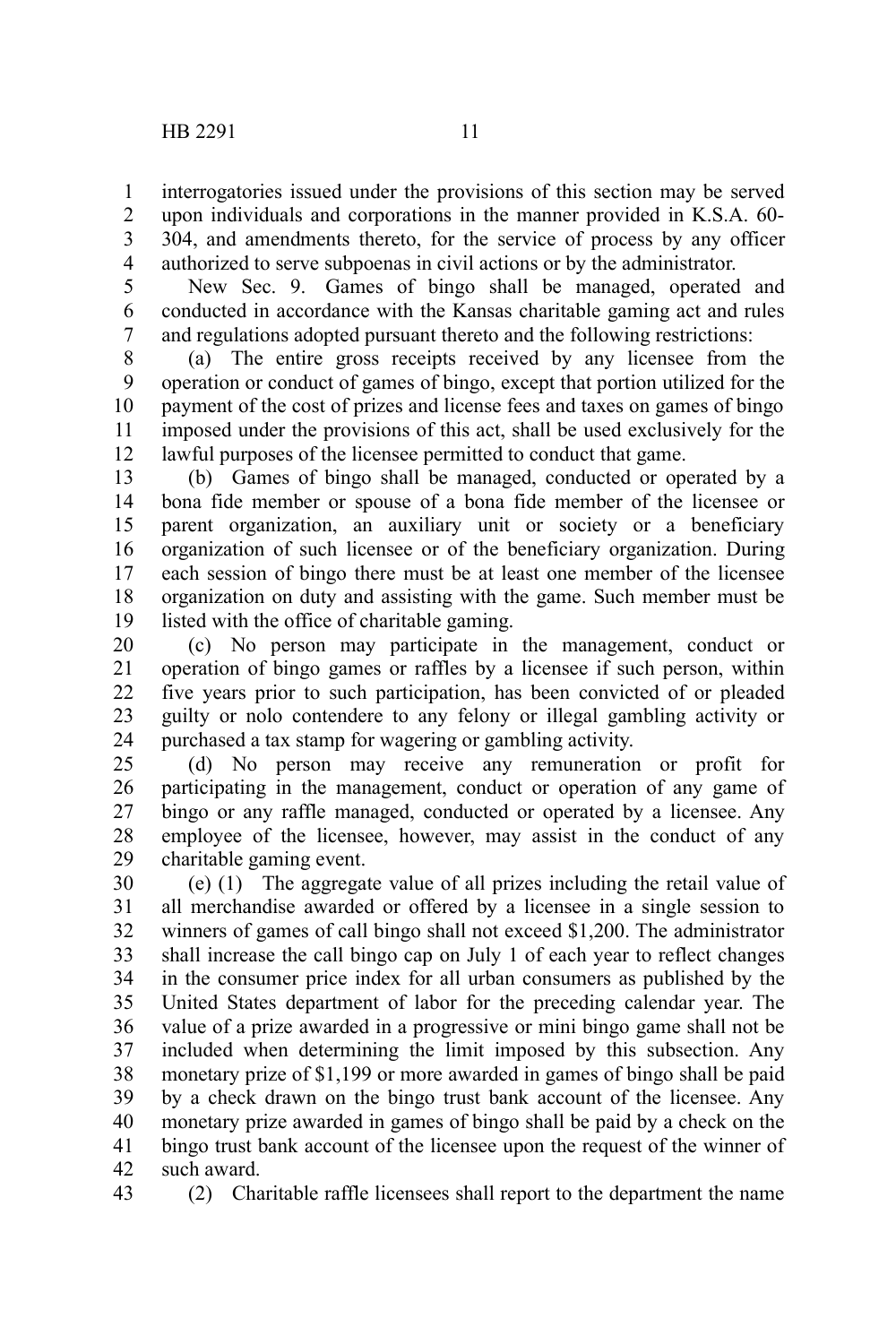and address of all raffle winners of any prize the value of which is \$1,199 or more. 1  $\mathcal{L}$ 

(f) The retail value of any merchandise received by a winner of a bingo game shall be considered as the cash value for the purposes of determining the value of the prize. 3 4 5

(g) Each licensee shall keep a record of all games of bingo and charitable raffles managed, operated or conducted by it for a period of three years following the date the game is managed, operated or conducted. 6 7 8 9

(h) No person under the age of 18 years shall participate in the management, operation or conduct of any game of bingo or charitable raffles managed, operated or conducted by a licensee under the provisions of this act and no licensee shall sell any instant bingo ticket to a person under the age of 18 years. 10 11 12 13 14

(i) No licensee shall manage, operate or conduct bingo on any leased premises or with leased equipment unless all of the terms and conditions of rental or use, including the rental of chairs, bingo equipment, tables, security guards, janitor service or any other services, are set forth in a lease submitted, approved and on file with the administrator. 15 16 17 18 19

(j) Every licensee who has gross receipts of \$1,000 or more received from participation in games, admission fees or charges and from any other source directly related to the operation or conduct of any games of bingo in any calendar month shall maintain a bingo trust bank account into which all such receipts are deposited daily and from which all payments are made relating to the management, operation or conduct of any games of bingo. Having once established such bingo trust bank account, the licensee shall continue to make deposits of all receipts therein. Every licensee shall notify the administrator of the name of the bank in which the bingo trust bank account is maintained, together with the number and name of the account. Every licensee who maintains a bingo trust bank account shall maintain a complete record of all deposits and withdrawals from such bank account and the same shall be available to the administrator to audit at any reasonable time. 20 21 22 23 24 25 26 27 28 29 30 31 32 33

The records required under this subsection are in addition to all other records required to be kept by the licensee. The records required by this subsection shall be maintained in the same place as all other records required to be kept by the licensee. 34 35 36 37

(k) No licensee shall purchase or obtain bingo faces or instant bingo tickets from any person or entity other than a distributor registered pursuant to section 14, and amendments thereto. 38 39 40

(l) All instant bingo tickets sold or distributed to licensees shall bear on the face thereof a unique serial number which shall not be repeated on the same manufacturer's form number less than every three years. All 41 42 43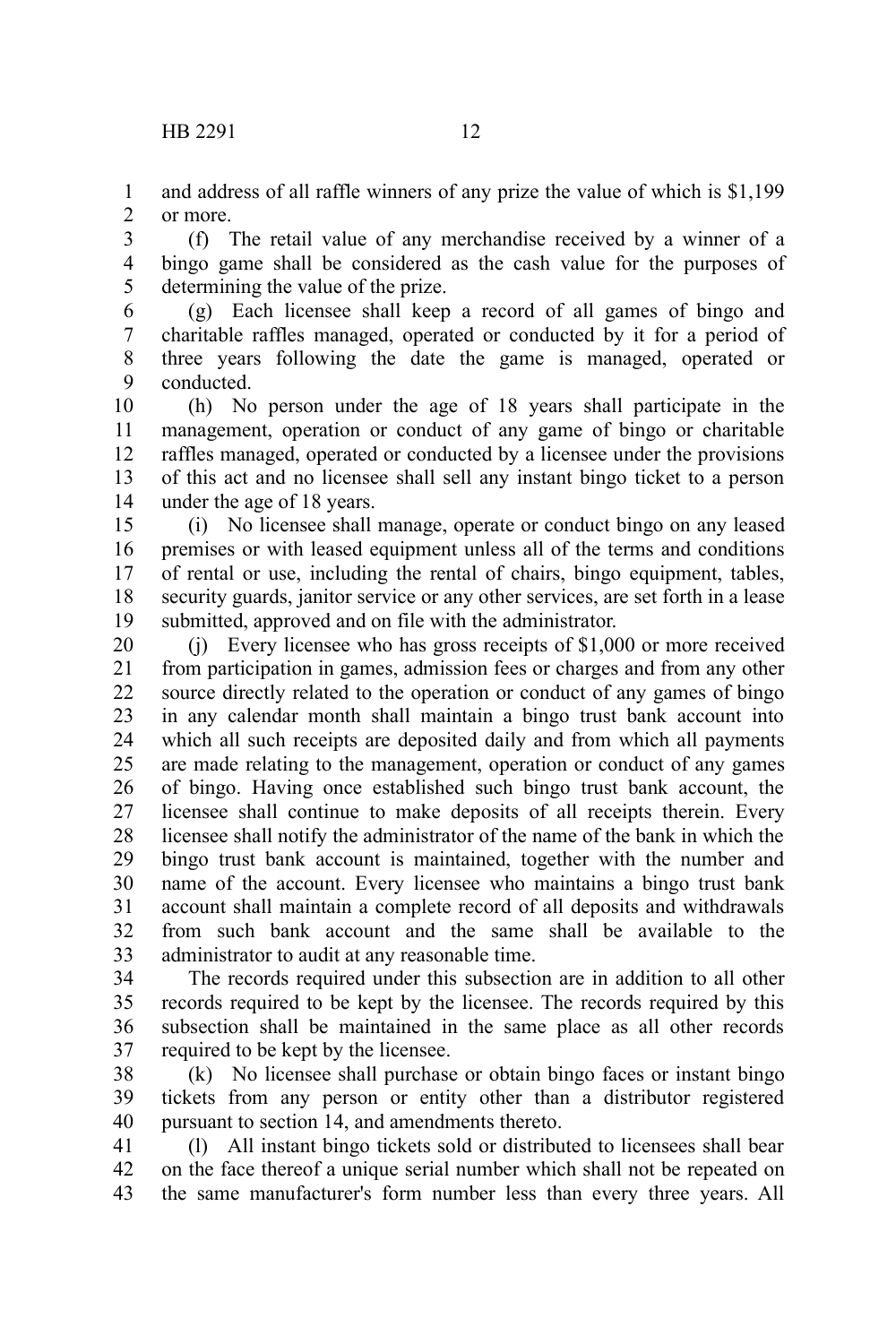instant bingo tickets shall be sold or distributed in boxes. Each box shall be sealed by the manufacturer with a seal which includes a warning to the purchaser that the box may have been tampered with if the box was received by the purchaser with the seal broken. Each box of instant bingo tickets shall contain tickets printed in such a manner as to insure that at least 60% of the gross revenues generated by the ultimate sale of all tickets from such box shall be returned to the final purchasers of such tickets. No box of instant bingo tickets may be opened by a licensee unless all tickets contained in a previously opened box with the same form number have been sold. 1 2 3 4 5 6 7 8 9 10

(m) Each box of instant bingo tickets sold or distributed to licensees shall be accompanied by a flare which contains the following information: (1) The name of the game; (2) the manufacturer's name or logo; (3) the game form number; (4) the ticket count in the game; (5) the prize structure for the game, which includes the number of winning tickets by denomination and their respective winning symbol or number combinations; (6) the cost per ticket; (7) the game serial number; (8) the winning numbers or symbols for the top three winning tiers set out in such a manner that each prize may be marked off as the prize is won and awarded. 11 12 13 14 15 16 17 18 19 20

(n) (1) Progressive bingo games may be conducted in conjunction with a session of bingo. 21 22

(2) A licensee shall not cease bingo operations unless all progressive bingo games are completed and prizes are awarded, unless prior approval has been received from the secretary. 23 24 25

(3) The rules for a progressive bingo game shall remain in effect until the game ends and the winner is determined. 26 27

(4) All progressive bingo games and rules for such games shall be described fully and posted in the house rules prior to the start of the session. Such games shall comply with requirements imposed under the Kansas charitable gaming act and any rules and regulations adopted pursuant thereto. 28 29 30 31 32

(5) When a person achieves the first preannounced winning combination, the game shall be completed and the next progressive bingo game and winning combination shall be commenced with a new bingo card or face and all objects or balls in the receptacle. 33 34 35 36

(6) No progressive bingo game may exceed 20 consecutive sessions conducted by a licensee prior to awarding the established prize. 37 38

(7) If the progressive bingo game prize is not awarded at a bingo session, the progressive bingo game shall be continued at a future occasion until such time a winner is determined. The winning prize shall be the full amount. If there is no winner of a progressive bingo game at a session, a stated consolation prize in an amount not to exceed \$1,000 may be 39 40 41 42 43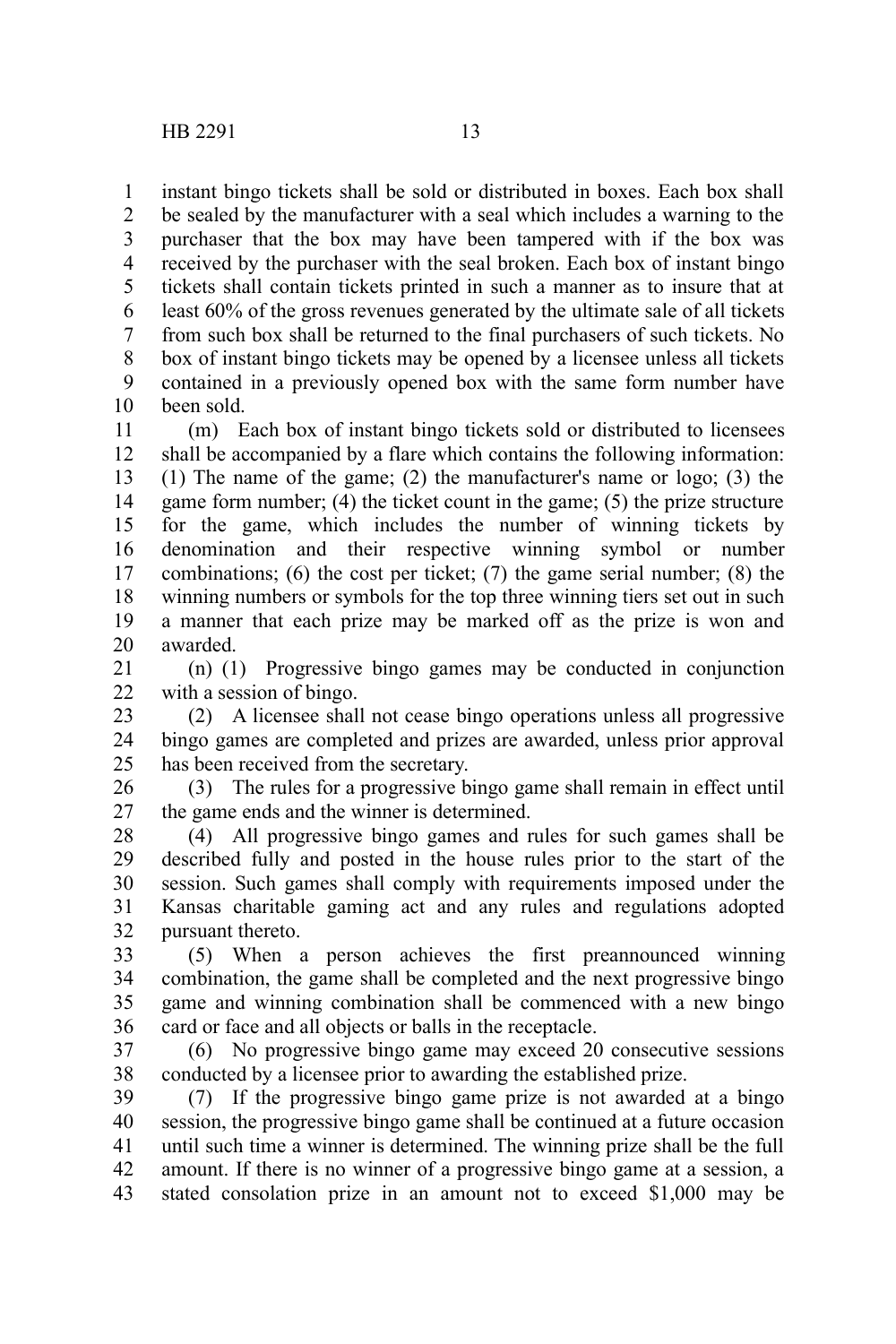awarded. Any consolation prize shall be less than the value of the progressive bingo game prize amount. 1 2

New Sec. 10. (a) The administrator, after a hearing in accordance with the provisions of the Kansas administrative procedure act, may revoke or suspend any license or registration certificate issued under the provisions of this act for any of the following reasons: 3 4 5 6

(1) The licensee or registrant has obtained the license or registration certificate by giving false information in the application therefor; 7 8

(2) the licensee or registrant has violated any of the laws of the state of Kansas or provisions of this act or any rules and regulations adopted pursuant thereto for the registration, licensing, taxing, management, conduct or operation of games of bingo or raffles; or 9 10 11 12

(3) the licensee or registrant has become ineligible to obtain a license under this act. 13 14

(b) Any action of the administrator pursuant to subsection (a) is subject to review in accordance with the Kansas judicial review act. In case of the revocation of the license of any licensee or the registration of any registrant, no new license or registration shall be issued to such lessor, sublessor or organization, or any person acting for or on its behalf, for a period of six months thereafter. No revocation or suspension of a license or registration certificate shall be for a period in excess of one year if the applicant otherwise is qualified on the date the applicant makes a new application therefor. 15 16 17 18 19 20 21 22 23

(c) The administrator is hereby authorized to enjoin any person from managing, operating or conducting any raffle or any games of bingo, or from leasing any premises for such purposes, if such person does not possess a valid license or registration certificate issued pursuant to the provisions of the Kansas charitable gaming act. The administrator shall be entitled to have an order restraining such person from managing, operating or conducting any raffle or any games of bingo or for any other purpose contrary to the provisions of the Kansas charitable gaming act or from leasing premises for any of such purposes. No bond shall be required for any such restraining order, nor for any temporary or permanent injunction issued in such proceedings. 24 25 26 27 28 29 30 31 32 33 34

New Sec. 11. (a) The administration and enforcement of the Kansas charitable gaming act and any rules and regulations adopted pursuant thereto shall be vested in the administrator. 35 36 37

(b) Upon recommendation of the administrator, the secretary shall adopt all rules and regulations necessary for the administration and enforcement of the Kansas charitable gaming act by the administrator. 38 39 40

New Sec. 12. (a) All amounts received by or for the administrator from license and registration fees pursuant to this act shall be remitted to the state treasurer in accordance with the provisions of K.S.A. 75-4215, 41 42 43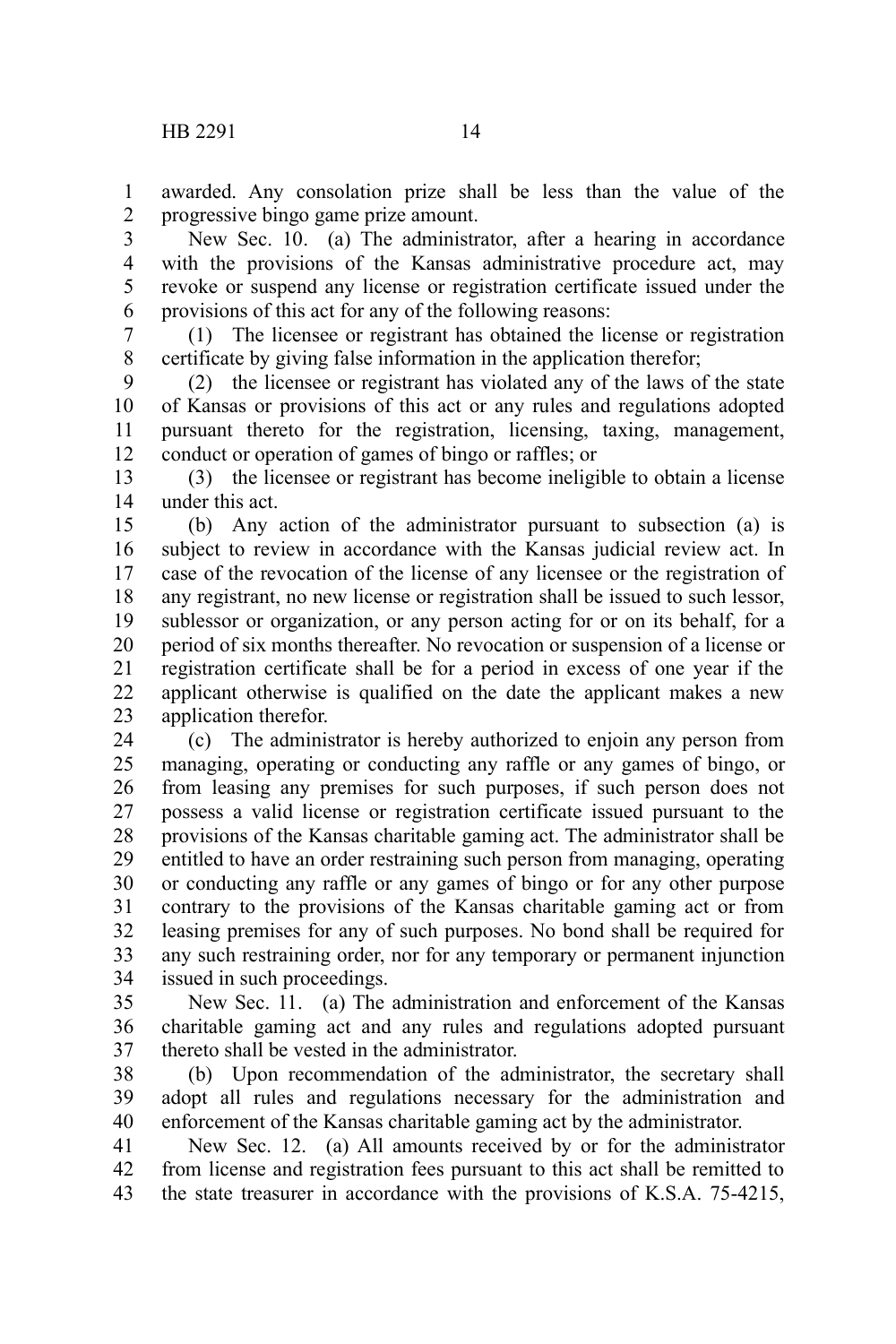and amendments thereto. Upon receipt of each such remittance, the state treasurer shall deposit the entire amount in the state treasury to the credit of the state charitable gaming regulation fund, except as provided by section 13, and amendments thereto. 1 2 3 4

(b) All amounts received by or for the administrator from the tax levied pursuant to section 6, and amendments thereto, shall be remitted to the state treasurer in accordance with the provisions of K.S.A. 75-4215, and amendments thereto. Upon receipt of each such remittance, the state treasurer shall deposit the entire amount in the state treasury. 5 6 7 8 9

(c) There is hereby created, in the state treasury, the state charitable gaming regulation fund. Except as provided by section 13, and amendments thereto, each deposit remitted to the state treasurer pursuant to subsection (b) shall be credited to the state charitable gaming regulation fund. Except as provided by subsections (d) and (e), all moneys in the state charitable gaming regulation fund shall be expended for the administration and enforcement of the Kansas charitable gaming act, and rules and regulations adopted pursuant thereto. Such expenditures shall be made upon vouchers approved by the administrator. 10 11 12 13 14 15 16 17 18

(d) Except as otherwise provided by this act, all operating expenses of the administrator related to the administration and enforcement of the Kansas charitable gaming act appropriated by the legislature shall be paid from the state charitable gaming regulation fund. At the end of each fiscal year, the director of accounts and reports shall transfer to the state general fund any moneys in the state charitable gaming regulation fund on each such date in excess of the amount required to pay all operating expenses of the administrator related to the administration and enforcement of the Kansas charitable gaming act. 19 20 21 22 23 24 25 26 27

New Sec. 13. There is hereby created the charitable gaming refund fund in the state treasury. The Kansas charitable gaming refund fund shall be a refund clearing fund and refunds of the fees imposed under section 5, and amendments thereto, and of the tax levied under section 6, and amendments thereto, shall be made from such fund. The charitable gaming refund fund shall be maintained by the administrator from the license and registration fees received and taxes collected under the Kansas charitable gaming act in an amount sufficient for such refunds not to exceed \$10,000. 28 29 30 31 32 33 34 35

New Sec. 14. (a) No person or entity shall sell or distribute any bingo faces, bingo cards or instant bingo tickets to any licensee unless such person or entity has been issued a distributor registration certificate by the administrator. Application for registration shall be submitted to the administrator and shall be accompanied by a fee of \$500 and shall be made upon forms prescribed by the administrator. 36 37 38 39 40 41

(b) Each distributor registration certificate shall expire at midnight on June 30 following its date of issuance. Application for renewal of a 42 43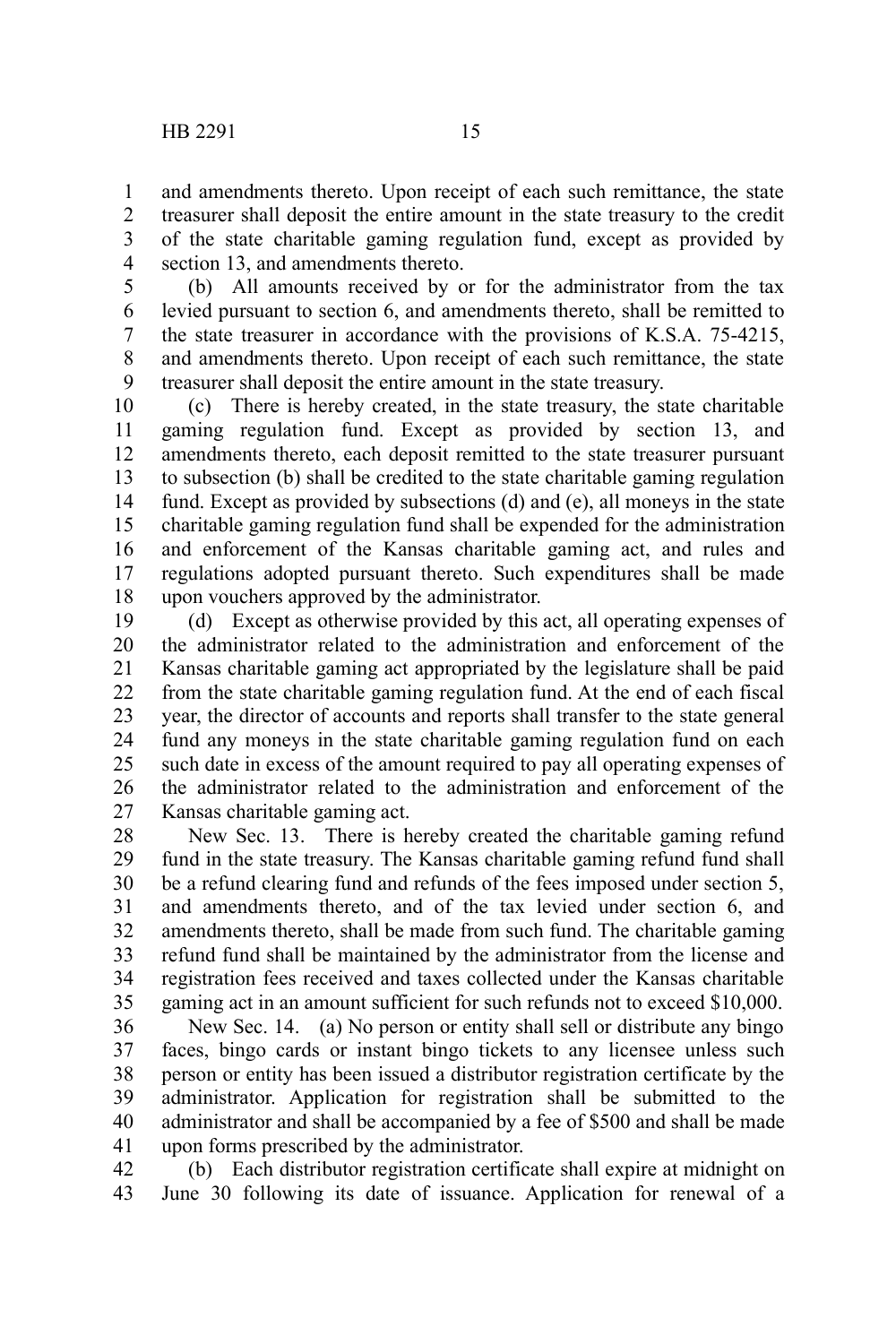registration certificate shall be submitted to the administrator and shall be accompanied by a fee of \$500 and shall be made upon forms prescribed by the administrator. 1 2 3

(c) The administrator shall establish, by rules and regulations adopted under the Kansas charitable gaming act, reasonable criteria for approval of applications for registration. The administrator shall refuse to register a distributor if any owner, manager or employee thereof, within five years prior to registration, has been convicted of or pleaded guilty or nolo contendere to any felony or illegal gambling violation in this or any other jurisdiction. 4 5 6 7 8 9 10

(d) All distributors shall maintain for a period of not less than three years full and complete records of all bingo cards, bingo faces and instant bingo tickets sold or distributed to licensees. Such records shall be made available for inspection by any authorized representative of the administrator. 11 12 13 14 15

New Sec. 15. (a) In addition to or in lieu of any other civil or criminal penalty provided by law, the administrator, upon a finding that a licensee, lessor or distributor has violated any provision of the Kansas charitable gaming act or any rule and regulation adopted pursuant thereto, shall impose on such licensee, lessor or distributor a civil fine not exceeding \$500 for each violation. 16 17 18 19 20 21

(b) No fine shall be imposed pursuant to this section except upon the written order of the administrator to the licensee, lessor or distributor who committed the violation. Such order shall state the violation, the fine to be imposed and the right of the licensee, lessor or distributor to appeal the order. Such order shall be subject to appeal and review in the manner provided by the Kansas administrative procedure act.  $22$ 23 24 25 26 27

(c) Any fine collected pursuant to this section shall be remitted to the state treasurer in accordance with the provisions of K.S.A. 75-4215, and amendments thereto. Upon receipt of each such remittance, the state treasurer shall deposit the entire amount in the state treasury to the credit of the state charitable gaming regulation fund. 28 29 30 31 32

New Sec. 16. (a) The secretary of revenue shall designate an administrator of charitable gaming. The administrator of charitable gaming shall be in the unclassified service and shall receive an annual salary fixed by the secretary of revenue and approved by the governor. 33 34 35 36

(b) Under the supervision of the secretary, the administrator of charitable gaming shall administer and enforce the provisions of the Kansas charitable gaming act and any rules and regulations adopted pursuant thereto. The administrator's exclusive duties shall be the administration and enforcement of the Kansas charitable gaming act and any rules and regulations adopted pursuant thereto. The administrator shall be solely accountable to and report to the secretary of revenue. 37 38 39 40 41 42 43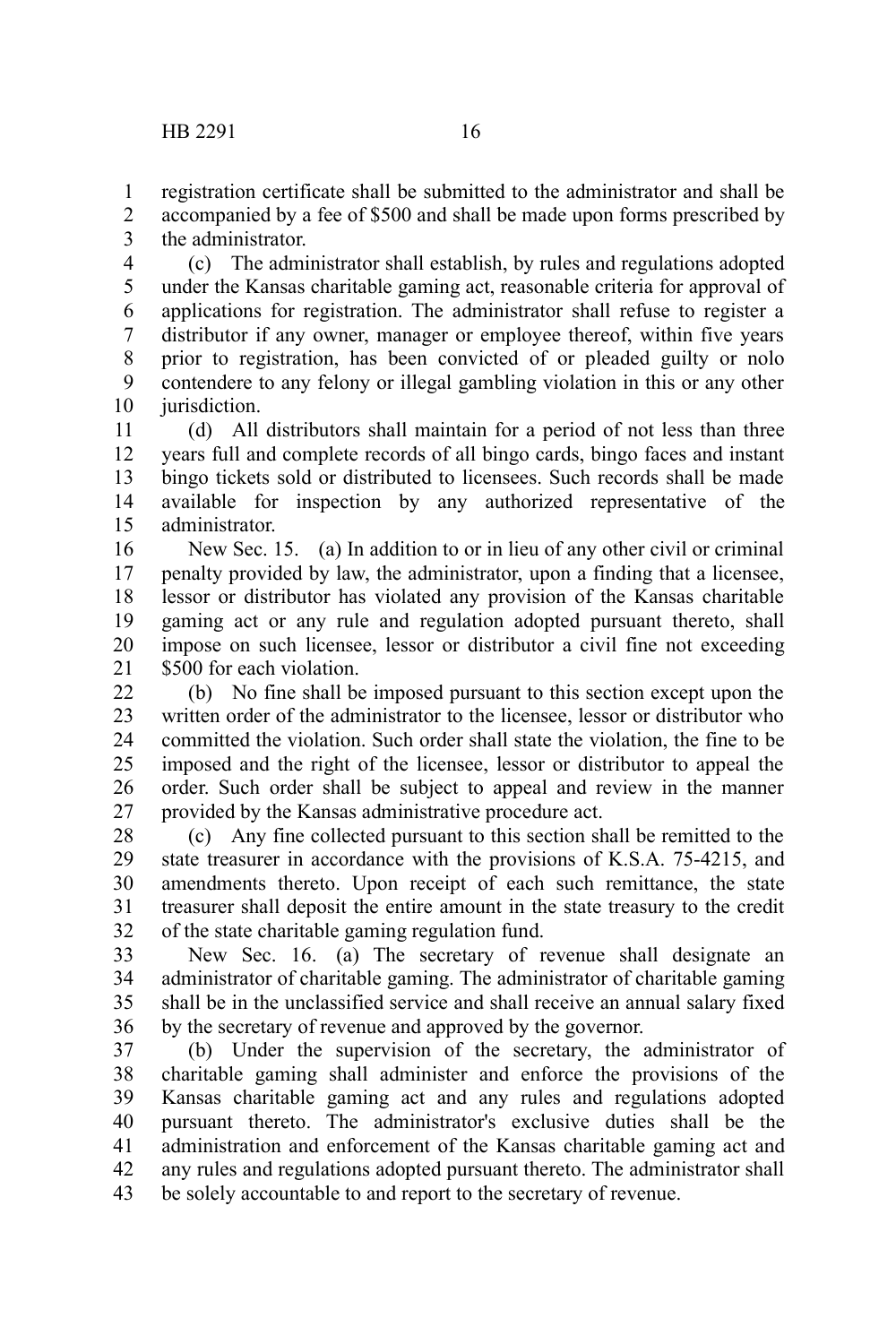New Sec. 17. If any provision of the Kansas charitable gaming act or the application thereof to any person or circumstances is held unconstitutional or otherwise invalid, such unconstitutionality or invalidity shall not affect other provisions or applications of the act which can be given effect without the unconstitutional or invalid provision or application, and, to this end, the provisions of this act are severable. 1 2 3 4 5 6

New Sec. 18. The department of revenue shall adopt rules and regulations governing the conduct of raffles by nonprofit religous, charitable, fraternal, educational and veterans' organizations. The rules and regulations may include, but not be limited to, standards for the preparation, sale and accountability of tickets, the conduct of drawings and the awarding of prizes. 7 8 9 10 11 12

Sec. 19. K.S.A. 2014 Supp. 79-3603 is hereby amended to read as follows: 79-3603. For the privilege of engaging in the business of selling tangible personal property at retail in this state or rendering or furnishing any of the services taxable under this act, there is hereby levied and there shall be collected and paid a tax at the rate of 6.15%. Within a redevelopment district established pursuant to K.S.A. 74-8921, and amendments thereto, there is hereby levied and there shall be collected and paid an additional tax at the rate of 2% until the earlier of the date the bonds issued to finance or refinance the redevelopment project have been paid in full or the final scheduled maturity of the first series of bonds issued to finance any part of the project upon: 13 14 15 16 17 18 19 20 21 22 23

(a) The gross receipts received from the sale of tangible personal property at retail within this state; 24 25

(b) the gross receipts from intrastate, interstate or international telecommunications services and any ancillary services sourced to this state in accordance with K.S.A. 2014 Supp. 79-3673, and amendments thereto, except that telecommunications service does not include: (1) Any interstate or international 800 or 900 service; (2) any interstate or international private communications service as defined in K.S.A. 2014 Supp. 79-3673, and amendments thereto; (3) any value-added nonvoice data service; (4) any telecommunication service to a provider of telecommunication services which will be used to render telecommunications services, including carrier access services; or (5) any service or transaction defined in this section among entities classified as members of an affiliated group as provided by section 1504 of the federal internal revenue code of 1986, as in effect on January 1, 2001; 26 27 28 29 30 31 32 33 34 35 36 37 38

(c) the gross receipts from the sale or furnishing of gas, water, electricity and heat, which sale is not otherwise exempt from taxation under the provisions of this act, and whether furnished by municipally or privately owned utilities, except that, on and after January 1, 2006, for sales of gas, electricity and heat delivered through mains, lines or pipes to 39 40 41 42 43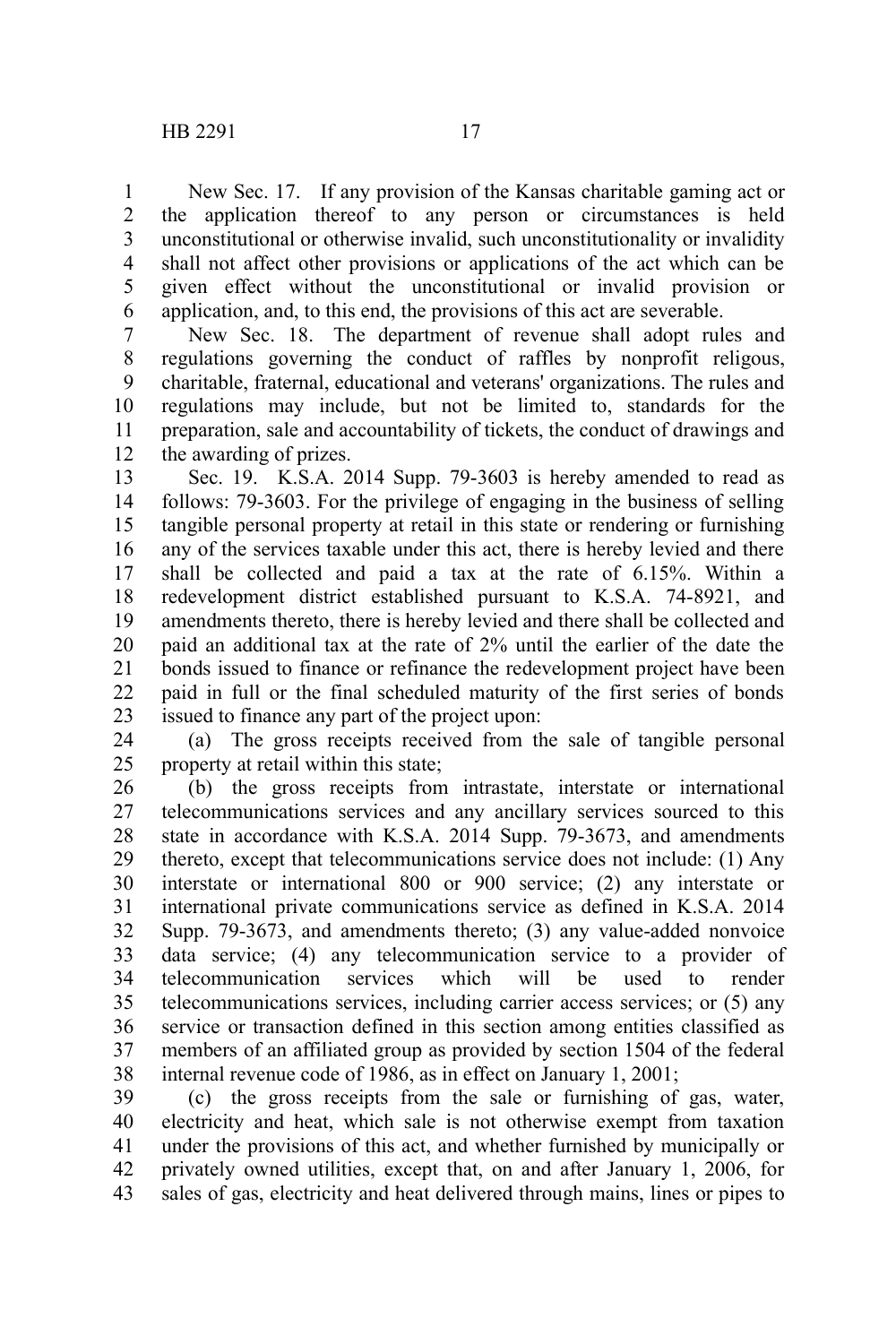residential premises for noncommercial use by the occupant of such premises, and for agricultural use and also, for such use, all sales of propane gas, the state rate shall be 0%; and for all sales of propane gas, LP gas, coal, wood and other fuel sources for the production of heat or lighting for noncommercial use of an occupant of residential premises, the state rate shall be 0%, but such tax shall not be levied and collected upon the gross receipts from: (1) The sale of a rural water district benefit unit; (2) a water system impact fee, system enhancement fee or similar fee collected by a water supplier as a condition for establishing service; or (3) connection or reconnection fees collected by a water supplier; 1 2 3 4 5 6 7 8 9 10

(d) the gross receipts from the sale of meals or drinks furnished at any private club, drinking establishment, catered event, restaurant, eating house, dining car, hotel, drugstore or other place where meals or drinks are regularly sold to the public; 11 12 13 14

(e) the gross receipts from the sale of admissions to any place providing amusement, entertainment or recreation services including admissions to state, county, district and local fairs, but such tax shall not be levied and collected upon the gross receipts received from sales of admissions to any cultural and historical event which occurs triennially; 15 16 17 18 19

(f) the gross receipts from the operation of any coin-operated device dispensing or providing tangible personal property, amusement or other services except laundry services, whether automatic or manually operated; 20 21 22

(g) the gross receipts from the service of renting of rooms by hotels, as defined by K.S.A. 36-501, and amendments thereto, or by accommodation brokers, as defined by K.S.A. 12-1692, and amendments thereto, but such tax shall not be levied and collected upon the gross receipts received from sales of such service to the federal government and any agency, officer or employee thereof in association with the performance of official government duties; 23 24 25 26 27 28 29

(h) the gross receipts from the service of renting or leasing of tangible personal property except such tax shall not apply to the renting or leasing of machinery, equipment or other personal property owned by a city and purchased from the proceeds of industrial revenue bonds issued prior to July 1, 1973, in accordance with the provisions of K.S.A. 12-1740 through 12-1749, and amendments thereto, and any city or lessee renting or leasing such machinery, equipment or other personal property purchased with the proceeds of such bonds who shall have paid a tax under the provisions of this section upon sales made prior to July 1, 1973, shall be entitled to a refund from the sales tax refund fund of all taxes paid thereon; 30 31 32 33 34 35 36 37 38 39

(i) the gross receipts from the rendering of dry cleaning, pressing, dyeing and laundry services except laundry services rendered through a coin-operated device whether automatic or manually operated; 40 41 42

(j) the gross receipts from the rendering of the services of washing 43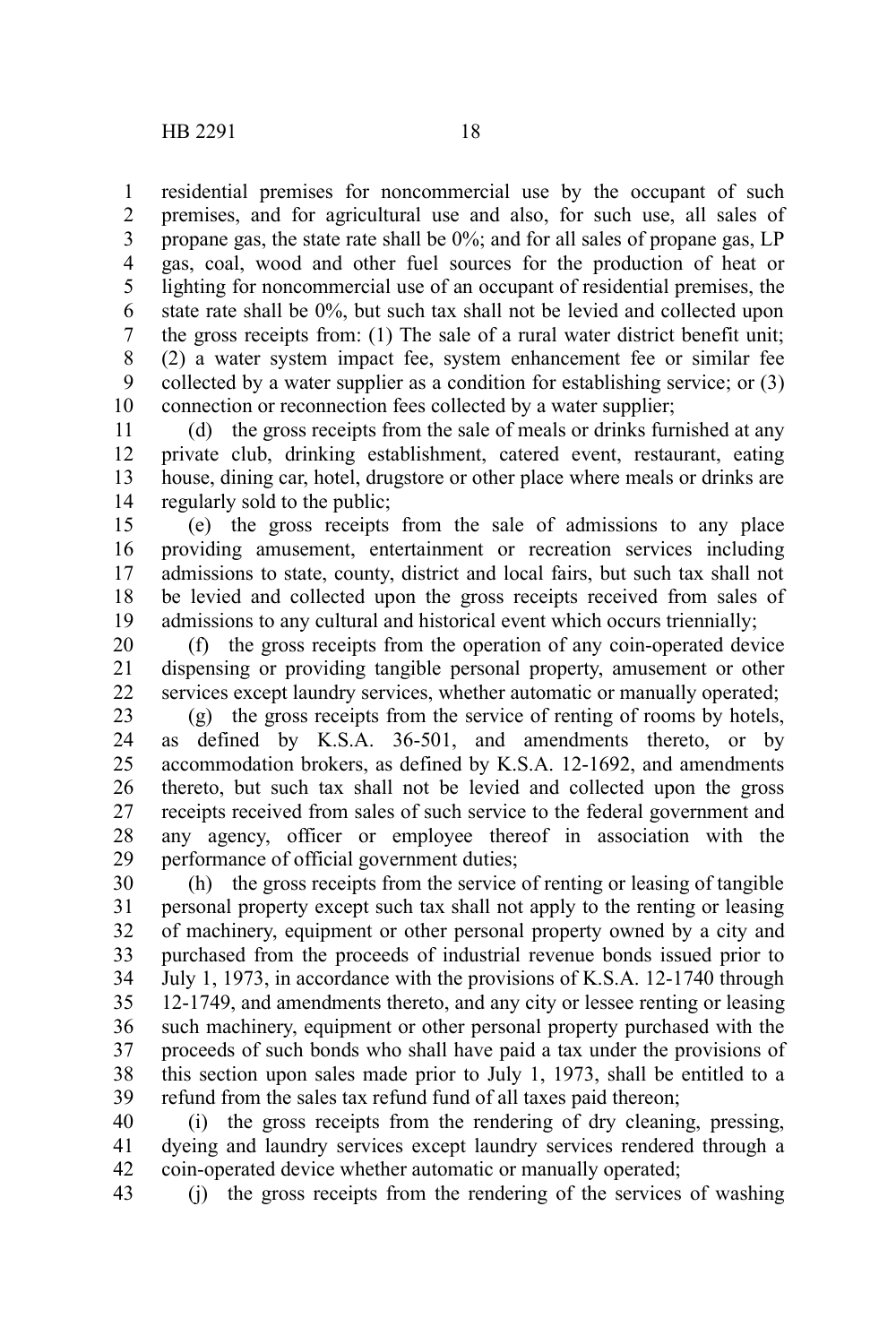and washing and waxing of vehicles; 1

(k) the gross receipts from cable, community antennae and other subscriber radio and television services; 2 3

(l) (1) except as otherwise provided by paragraph (2), the gross receipts received from the sales of tangible personal property to all contractors, subcontractors or repairmen for use by them in erecting structures, or building on, or otherwise improving, altering, or repairing real or personal property. 4 5 6 7 8

(2) Any such contractor, subcontractor or repairman who maintains an inventory of such property both for sale at retail and for use by them for the purposes described by paragraph (1) shall be deemed a retailer with respect to purchases for and sales from such inventory, except that the gross receipts received from any such sale, other than a sale at retail, shall be equal to the total purchase price paid for such property and the tax imposed thereon shall be paid by the deemed retailer; 9 10 11 12 13 14 15

(m) the gross receipts received from fees and charges by public and private clubs, drinking establishments, organizations and businesses for participation in sports, games and other recreational activities, but such tax shall not be levied and collected upon the gross receipts received from: (1) Fees and charges by any political subdivision, by any organization exempt from property taxation pursuant to paragraph *Ninth* of K.S.A. 79-201 *Ninth*, and amendments thereto, or by any youth recreation organization exclusively providing services to persons 18 years of age or younger which is exempt from federal income taxation pursuant to section 501(c) (3) of the federal internal revenue code of 1986, for participation in sports, games and other recreational activities; and (2) entry fees and charges for participation in a special event or tournament sanctioned by a national sporting association to which spectators are charged an admission which is taxable pursuant to subsection (e); 16 17 18 19 20 21 22 23 24 25 26 27 28 29

(n) the gross receipts received from dues charged by public and private clubs, drinking establishments, organizations and businesses, payment of which entitles a member to the use of facilities for recreation or entertainment, but such tax shall not be levied and collected upon the gross receipts received from: (1) Dues charged by any organization exempt from property taxation pursuant to paragraphs *Eighth* and *Ninth* of K.S.A. 79-201 *Eighth and Ninth*, and amendments thereto; and (2) sales of memberships in a nonprofit organization which is exempt from federal income taxation pursuant to section  $501(c)(3)$  of the federal internal revenue code of 1986, and whose purpose is to support the operation of a nonprofit zoo; 30 31 32 33 34 35 36 37 38 39 40

(o) the gross receipts received from the isolated or occasional sale of motor vehicles or trailers but not including: (1) The transfer of motor vehicles or trailers by a person to a corporation or limited liability 41 42 43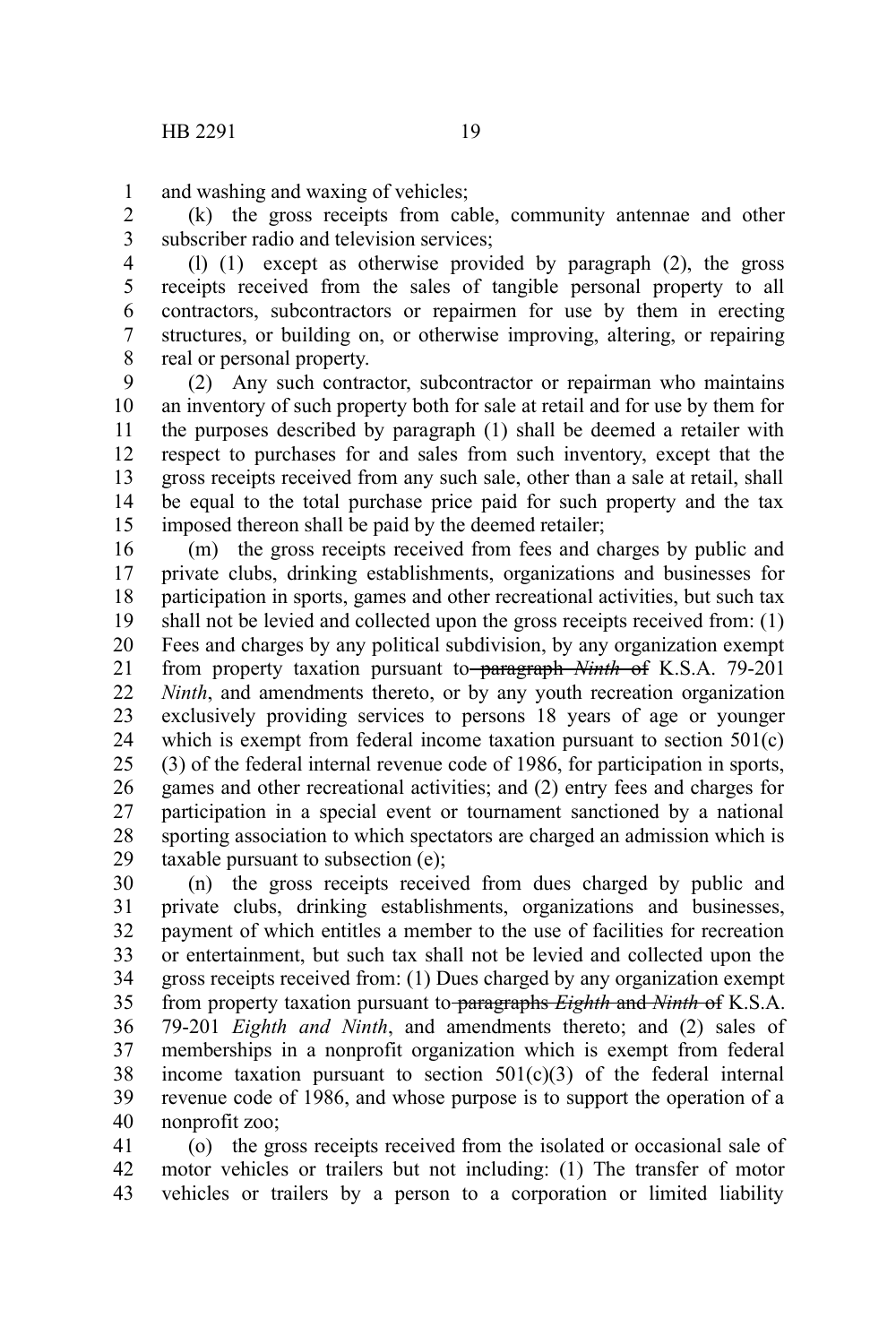company solely in exchange for stock securities or membership interest in such corporation or limited liability company; or (2) the transfer of motor vehicles or trailers by one corporation or limited liability company to another when all of the assets of such corporation or limited liability company are transferred to such other corporation or limited liability company; or (3) the sale of motor vehicles or trailers which are subject to taxation pursuant to the provisions of K.S.A. 79-5101 et seq., and amendments thereto, by an immediate family member to another immediate family member. For the purposes of clause (3), immediate family member means lineal ascendants or descendants, and their spouses. Any amount of sales tax paid pursuant to the Kansas retailers sales tax act on the isolated or occasional sale of motor vehicles or trailers on and after July 1, 2004, which the base for computing the tax was the value pursuant to subsections (a),  $(b)(1)$  and  $(b)(2)$  of K.S.A. 79-5105(a),  $(b)(1)$  and (b) *(2)*, and amendments thereto, when such amount was higher than the amount of sales tax which would have been paid under the law as it existed on June 30, 2004, shall be refunded to the taxpayer pursuant to the procedure prescribed by this section. Such refund shall be in an amount equal to the difference between the amount of sales tax paid by the taxpayer and the amount of sales tax which would have been paid by the taxpayer under the law as it existed on June 30, 2004. Each claim for a sales tax refund shall be verified and submitted not later than six months from the effective date of this act to the director of taxation upon forms furnished by the director and shall be accompanied by any additional documentation required by the director. The director shall review each claim and shall refund that amount of tax paid as provided by this act. All such refunds shall be paid from the sales tax refund fund, upon warrants of the director of accounts and reports pursuant to vouchers approved by the director of taxation or the director's designee. No refund for an amount less than \$10 shall be paid pursuant to this act. In determining the base for computing the tax on such isolated or occasional sale, the fair market value of any motor vehicle or trailer traded in by the purchaser to the seller may be deducted from the selling price; 1 2 3 4 5 6 7 8 9 10 11 12 13 14 15 16 17 18 19 20 21 22 23 24 25 26 27 28 29 30 31 32 33

(p) the gross receipts received for the service of installing or applying tangible personal property which when installed or applied is not being held for sale in the regular course of business, and whether or not such tangible personal property when installed or applied remains tangible personal property or becomes a part of real estate, except that no tax shall be imposed upon the service of installing or applying tangible personal property in connection with the original construction of a building or facility, the original construction, reconstruction, restoration, remodeling, renovation, repair or replacement of a residence or the construction, reconstruction, restoration, replacement or repair of a bridge or highway. 34 35 36 37 38 39 40 41 42 43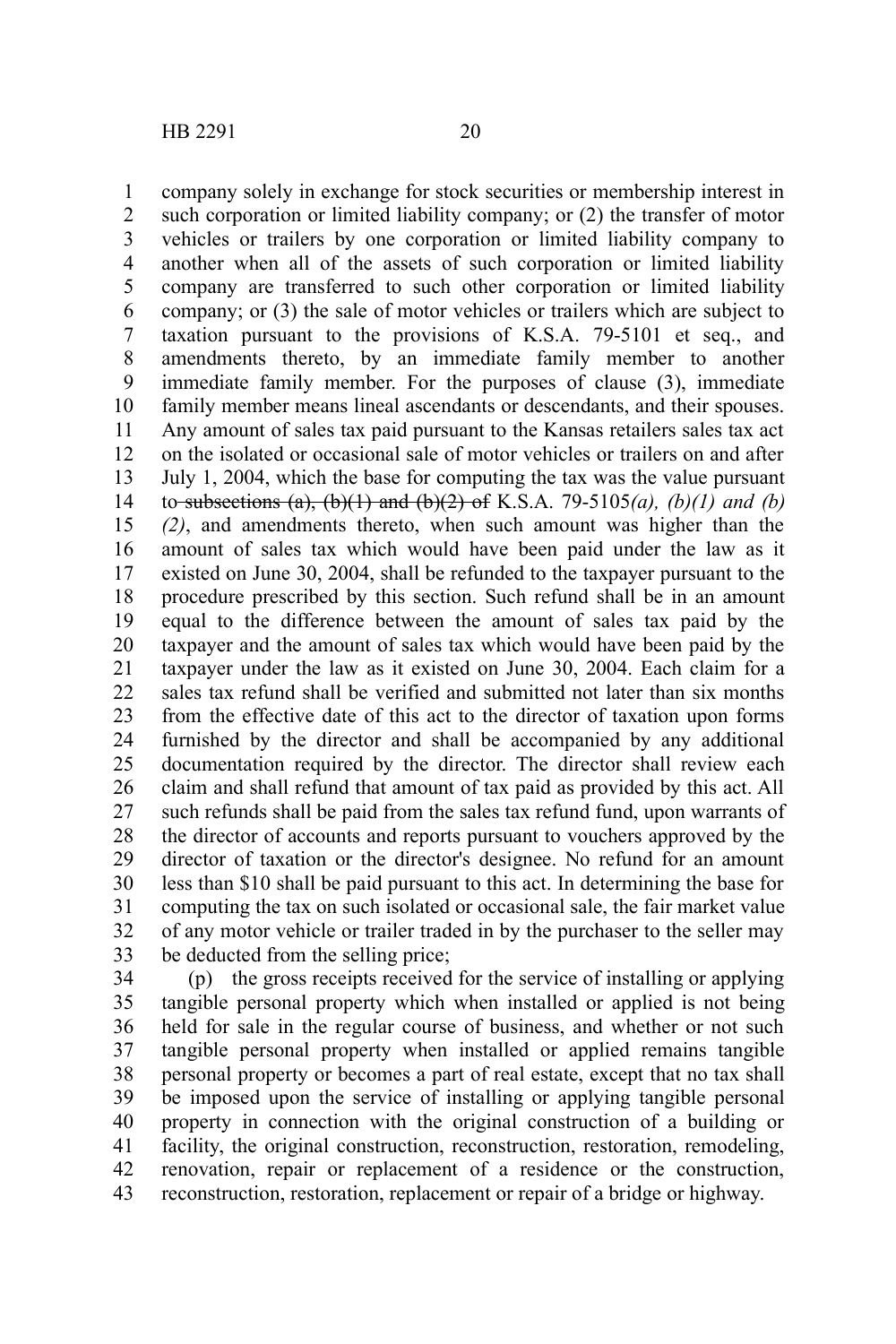1

For the purposes of this subsection:

(1) "Original construction" shall mean the first or initial construction of a new building or facility. The term "original construction" shall include the addition of an entire room or floor to any existing building or facility, the completion of any unfinished portion of any existing building or facility and the restoration, reconstruction or replacement of a building, facility or utility structure damaged or destroyed by fire, flood, tornado, lightning, explosion, windstorm, ice loading and attendant winds, terrorism or earthquake, but such term, except with regard to a residence, shall not include replacement, remodeling, restoration, renovation or reconstruction under any other circumstances; 2 3 4 5 6 7 8 9 10 11

(2) "building" shall mean only those enclosures within which individuals customarily are employed, or which are customarily used to house machinery, equipment or other property, and including the land improvements immediately surrounding such building; 12 13 14 15

(3) "facility" shall mean a mill, plant, refinery, oil or gas well, water well, feedlot or any conveyance, transmission or distribution line of any cooperative, nonprofit, membership corporation organized under or subject to the provisions of K.S.A. 17-4601 et seq., and amendments thereto, or municipal or quasi-municipal corporation, including the land improvements immediately surrounding such facility; 16 17 18 19 20 21

(4) "residence" shall mean only those enclosures within which individuals customarily live; 22 23

(5) "utility structure" shall mean transmission and distribution lines owned by an independent transmission company or cooperative, the Kansas electric transmission authority or natural gas or electric public utility; and 24 25 26 27

(6) "windstorm" shall mean straight line winds of at least 80 miles per hour as determined by a recognized meteorological reporting agency or organization; 28 29 30

(q) the gross receipts received for the service of repairing, servicing, altering or maintaining tangible personal property which when such services are rendered is not being held for sale in the regular course of business, and whether or not any tangible personal property is transferred in connection therewith. The tax imposed by this subsection shall be applicable to the services of repairing, servicing, altering or maintaining an item of tangible personal property which has been and is fastened to, connected with or built into real property; 31 32 33 34 35 36 37 38

(r) the gross receipts from fees or charges made under service or maintenance agreement contracts for services, charges for the providing of which are taxable under the provisions of subsection (p) or (q); 39 40 41

(s) on and after January 1, 2005, the gross receipts received from the sale of prewritten computer software and the sale of the services of 42 43